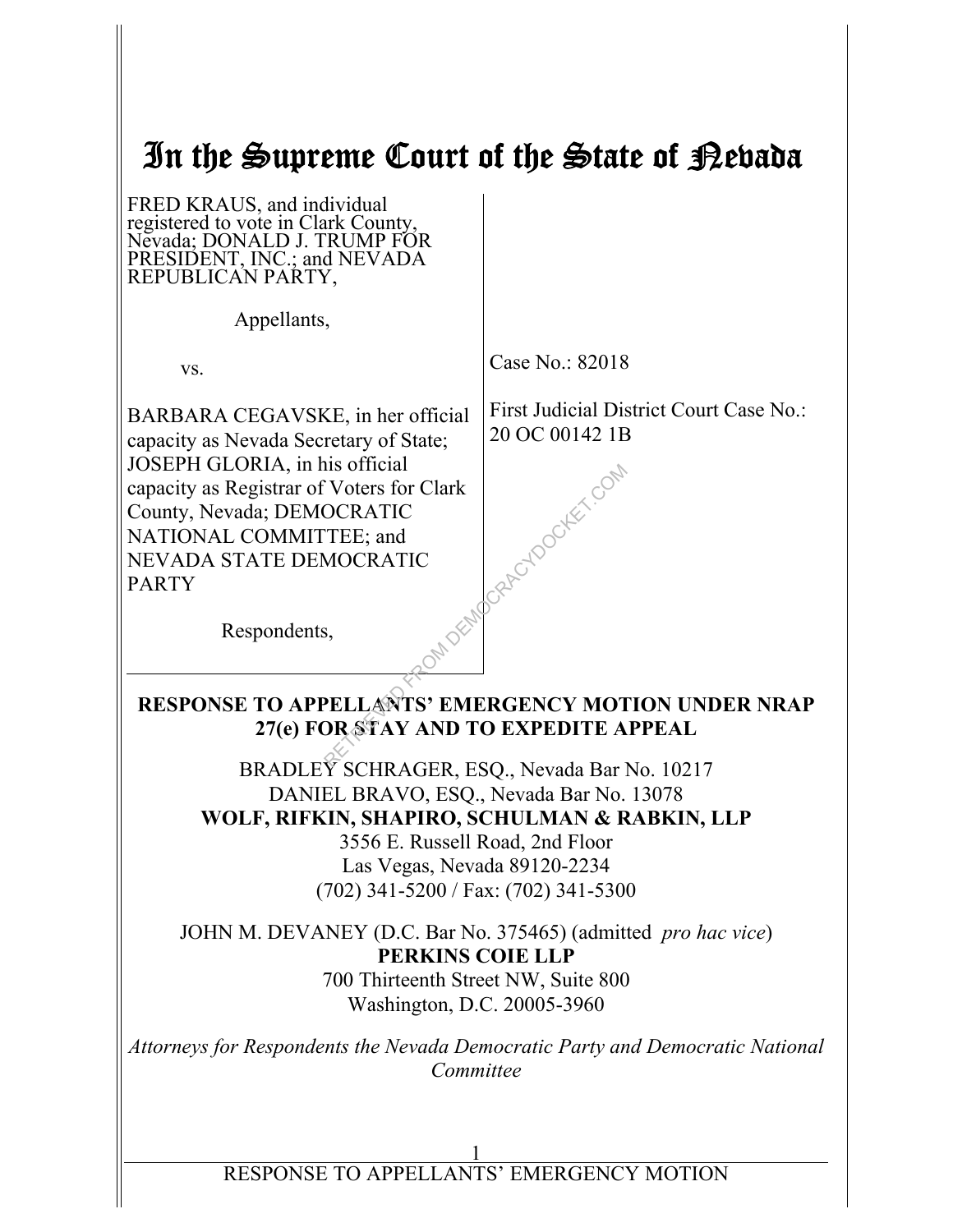|                  |                 | <b>Table of Contents</b>                                    |     |
|------------------|-----------------|-------------------------------------------------------------|-----|
|                  |                 |                                                             |     |
|                  |                 |                                                             |     |
| $\mathbf{I}$ .   |                 |                                                             |     |
|                  | $A_{\cdot}$     |                                                             |     |
|                  | <b>B</b> .      | Public Access to Handling, Processing, and Counting of      |     |
| П.               |                 |                                                             |     |
|                  |                 |                                                             |     |
|                  |                 |                                                             |     |
| $\overline{I}$ . |                 | The Court correctly determined that mandamus relief was not |     |
|                  | $\mathbf{A}$ .  |                                                             |     |
|                  | <b>B</b> .      | The District Court's order comports with controlling        |     |
|                  | $\mathcal{C}$ . | The District Court rightly rejected Petitioners' equal      |     |
| II.              |                 | Equitable considerations require a denial of a stay pending | 24  |
| CONCLUSION       |                 |                                                             | 25  |
|                  |                 |                                                             | .26 |
|                  |                 |                                                             | 27  |
|                  |                 |                                                             |     |
|                  |                 |                                                             |     |

 $\mathop{\textstyle\prod}$ 

 $\parallel$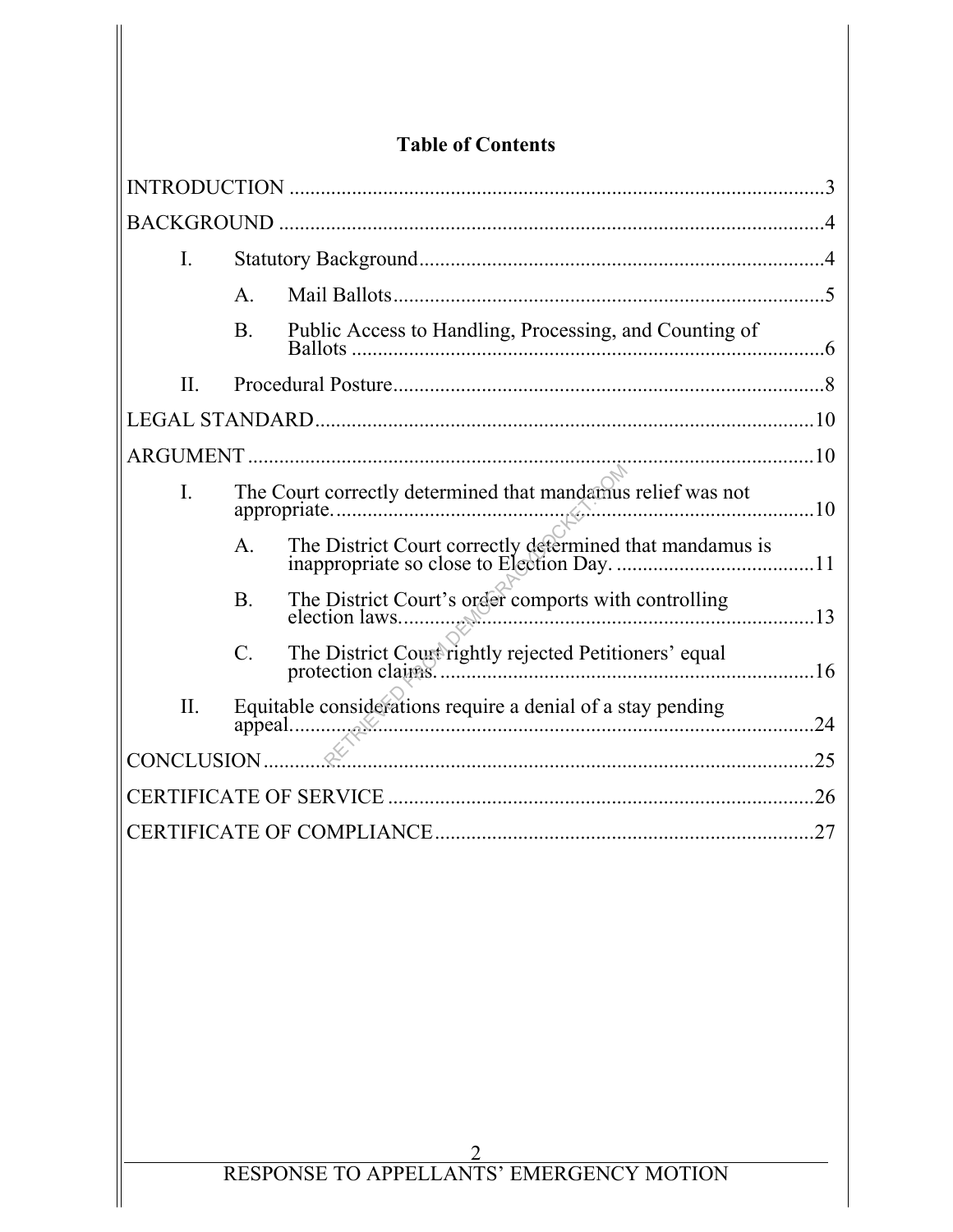#### **INTRODUCTION**

Today is Election Day. Clark County is working diligently to process and count hundreds of thousands of mail ballots all while navigating a resurgent threat from COVID-19. Nearly halfway through this herculean effort, and in reliance on claims untethered from any requirement in the Nevada Revised Statutes ("NRS") or the U.S. Constitution, Petitioners Donald J. Trump for President, Inc., the Nevada Republican Party, and Fred Kraus ("Republican Petitioners" or "Petitioners") filed a mandamus petition inviting the District Court to wreak havoc on the election process and single out Clark County voters for extra scrutiny. Many of the grievances lodged in their petition could have been brought months ago. The District Court rightly rejected Petitioners' gambit, thereby avoiding the massive disruption that would have resulted from implementation of Petitioners' requested remedies. Nothing should disturb the District Court's finding now.

The District Court correctly rejected every one of Petitioners' claims. In a thorough opinion written after a full evidentiary hearing, the District Court found that Petitioners lacked standing to bring their claims, failed to prove that Clark County Registrar of Voters Joe Gloria's ("Registrar Gloria") October 20 observation plan submission and subsequent approval by Secretary of State Barbara Cegavske ("Secretary Cegavske" or the "Secretary") on October 22 did not satisfy the edicts of NRS 293B.354(1), and failed as a factual and legal matter to establish each element of an equal protection violation. App'x at 214–15, 223, 225–277. The Court also pointed out that Petitioners failed to provide citation to a single constitutional or statutory provision that required their preferred remedy of carte blanche access to the Nevada observation program and the cessation of use of the Agilis machine. App'x at 223-24. Accordingly, the Court held that issuance of an extraordinary writ of mandamus would be improper. d in their petition could have been be-<br>rejected Petitioners' gambit, thereby<br>ave resulted from implementation of<br>ld disturb the District Court's findin<br>art correctly rejected every one of P<br>en after a full evidentiary hea

Petitioners now seek to stay that order. The purpose of this motion is unclear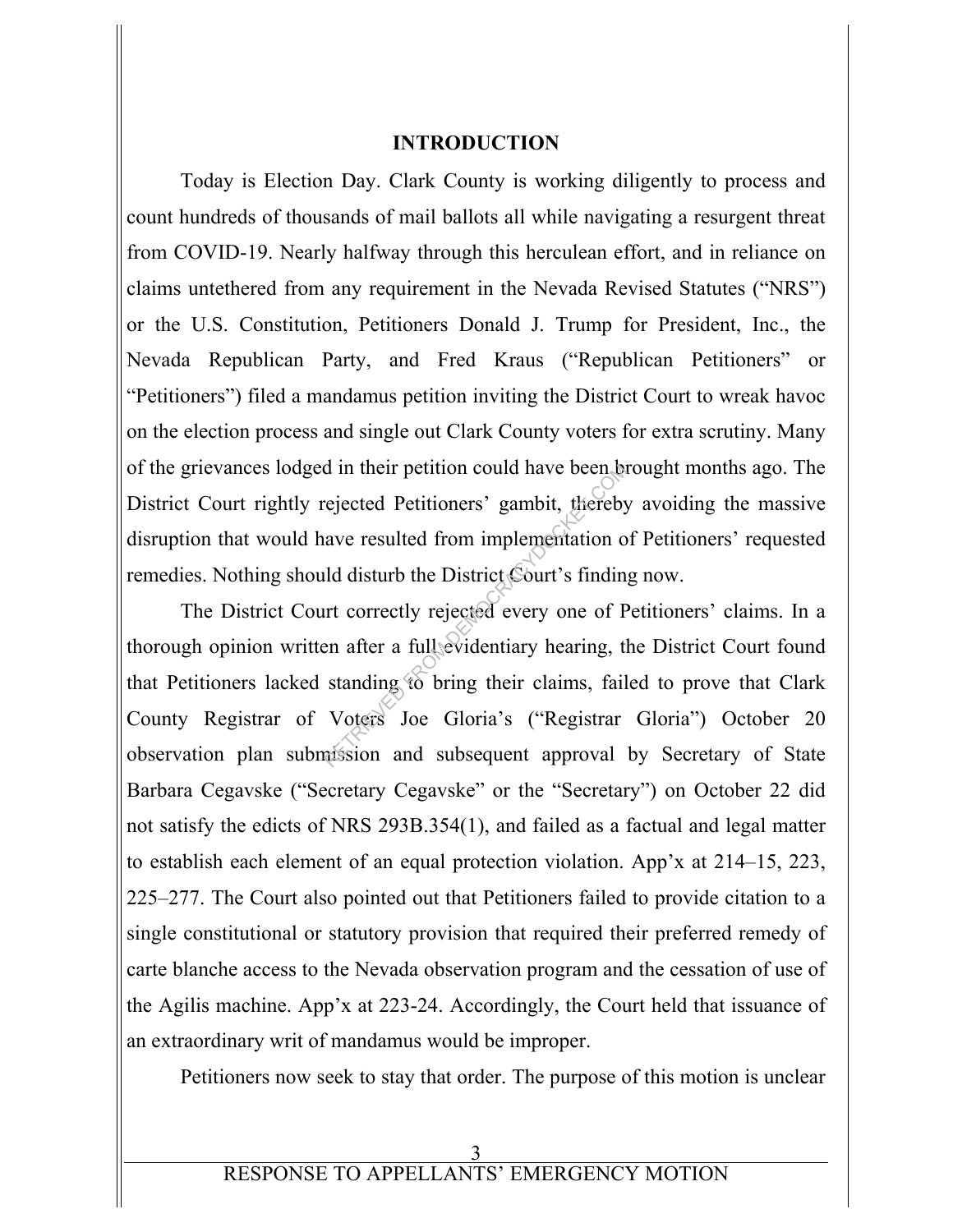given that the District Court's order merely affirmed the status quo, and therefore any stay would have no legal effect. In any event, this Court should not consider granting any affirmative relief under its opinion in *Tam v. Colton*, which held that the Court should not grant relief that "would substantially impair . . . the stability of the political election process in this state." 94 Nev. 453, 460, 581 P.2d 447, 452 (1978). For these reasons and those that follow, this Court should deny the petition.

## **BACKGROUND**

 The expertise of election officials in how to best process and count ballots has never been more important. The COVID-19 pandemic has fundamentally altered how people are voting in Nevada and across the country. Mail voting is surging, and those who choose to vote in person must comply with safety protocols that are essential to protect against spread of the virus. In processing these votes, election officials are required to carefully balance the novel factors that are in play while conducting an election during a pandemic. These include ensuring the safety of election workers, protecting the confidentiality of voter information, giving the public the opportunity to observe the ballot-counting process, and ensuring that all lawfully cast ballots are accepted and counted. Revolution and across these choose to vote in person must comp<br>btect against spread of the virus. In<br>quired to carefully balance the novel<br>ection during a pandemic. These incl<br>otecting the confidentiality of voter<br>to obser

## **I. Statutory Background**

 Nevada officials navigated this uncharted territory with a series of changes to the State's election procedures. On March 24, Secretary Cegavske announced that, in coordination with the State's 17 counties, she would mail ballots to all active registered Nevada voters for the June 9, 2020 primary and operate limited in-person polling places in each county. And in a special session this past summer, the Nevada Legislature enacted Assembly Bill 4 ("AB 4"), creating a category of "affected elections" during emergency periods for which the State would again mail ballots to voters. Those rules apply to this election.

Petitioners' motion for stay touches on two areas in AB 4 and Nevada's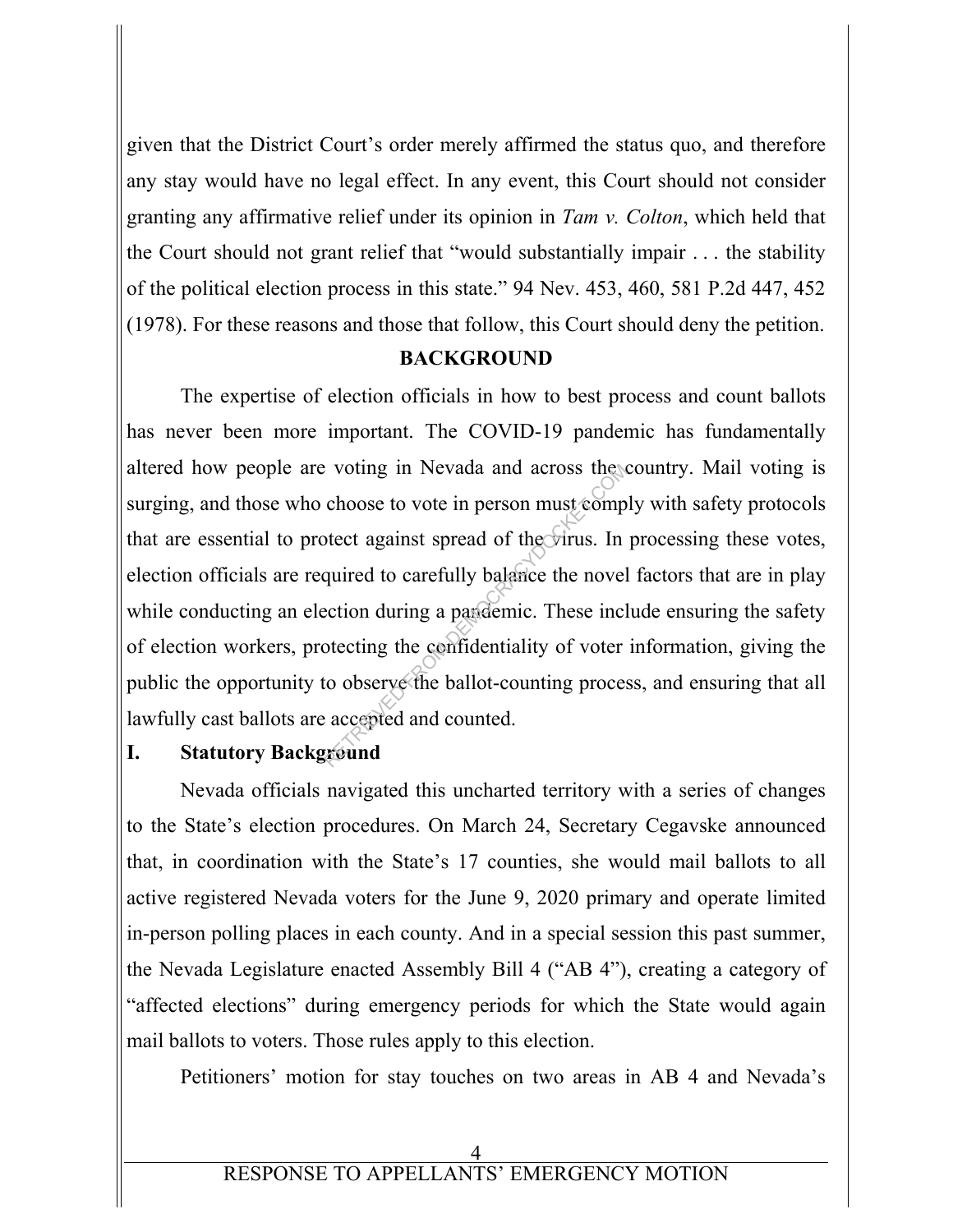other election laws: the processing and counting of mail ballots and the public's right to observe that processing and counting. This section addresses the statutes that govern each in turn.

# **A. Mail Ballots**

 Because this election is affected by the COVID-19 pandemic, every active registered voter was mailed a ballot by October 14, 2020. *See* NRS 293.8844. During the hearing in this case, Registrar Gloria testified that 300,000 voters had already returned their ballots.<sup>1</sup> To allow for timely processing of the new influx of mail ballots, AB 4 allowed each county's central counting board to "begin counting the received mail ballots 15 days before the day of the election." NRS 293.8881(1). That process has now been in full swing in Clark County for two weeks.

When a ballot is received by the county clerk, the counting board is required to check the signature on the ballot return envelope against the signature in the registration records. NRS 293.8874(1)(a) ("The clerk or employee shall check the signature used for the mail ballot against all signatures of the voter available in the records of the clerk."). The statute does not require that a manual or electronic process be used except to say that a ballot cannot be flagged for rejection unless "at least two employees in the office of the clerk believe there is a reasonable question of fact as to whether the signature used for the mail ballot matches the signature of the voter." NRS 293.8874(1)(b). AB 4 specifically allows the clerk to "establish procedures for the processing and counting of mail ballots." NRS 293.8871(1). Those procedures "[m]ay authorize mail ballots to be processed and counted by electronic means." NRS 293.8871(2)(a). Pursuant to this statutory authority, Clark mail ballots 15 days before the day<br>received by the county elerk, the compress has now been in full swing in<br>received by the county elerk, the compression of the ballot return envelope again<br>RS 293.8874(1)(a) ("The clerk o

<sup>-</sup>1 Because no transcript is available, Intervenor-Petitioners' representation of the testimony that was put on at the hearing is based on their best recollection.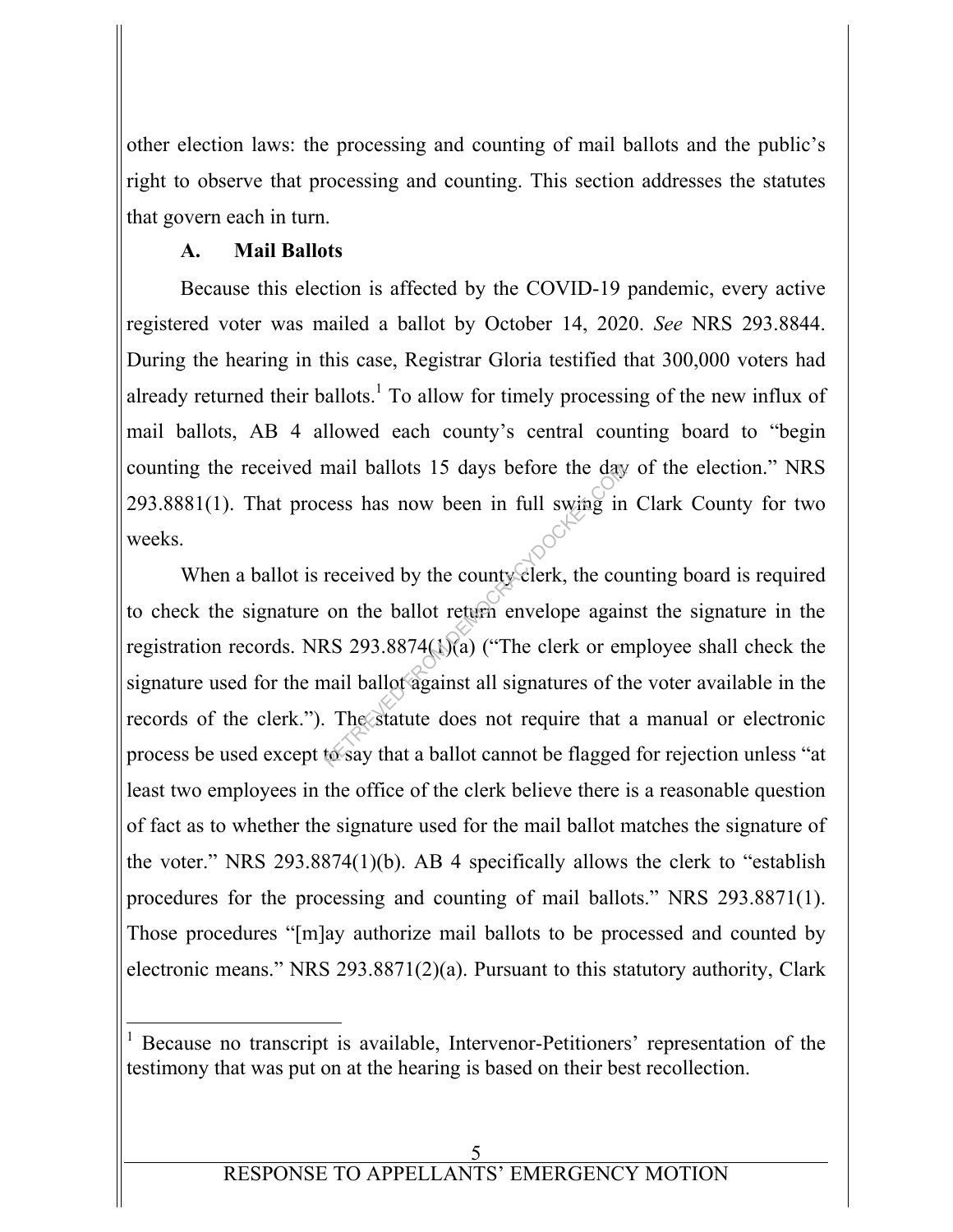County began using an Agilis machine to process ballots, including to conduct an initial analysis and flag ballots where the signatures are clearly a match. As Registrar Gloria testified, however, Clark County continues to require that two employees agree there is a reasonable question of fact that the signatures do not match before a ballot is rejected.

 Once a ballot is accepted by the county clerk's office, it is securely transferred to the counting board. NRS 293.8874(3). Registrar Gloria testified that in Clark County this means trucks containing ballots receive a law enforcement escort. The counting board then verifies the name on the return envelope and the serial numbers on the return envelope and ballot. NRS 293.8884(2). After this is completed, the ballot "must be counted." *Id.*

 Clark County is required to complete this process by November 12, 2020. *See* NRS 293.8881(1). Because Nevada allows ballots to be counted if they are postmarked on Election Day and received by November 10, *see* NRS  $293.317(b)(2)$ , and also allows voters to cure an issue with the signature on their ballots until November 12, *see* NRS 293.8874(4), Clark County will be receiving ballots that it has to process and count throughout this period. This deadline is followed in short succession by a number of interconnected deadlines that move the State towards a final resolution of the election. The county is required to complete its canvass by November 16. *See* NRS 293.387(1). This deadline triggers the window for recounts, which must be requested by November 19, *see* NRS 293.403(1), and must conclude by November 29, *see* NRS 293.405(3). On November 24, the Nevada Supreme Court canvasses the vote. *See* NRS 293.395(2). And the State's election results must be certified by December 1, 2020. *See* NRS 293.395. return envelope and ballot. NRS 29<br>must be counted." *Id.*<br>required to complete this process b<br>Because Nevada allows ballots to<br>ion Day and received by Nov<br>o allows voters to cure an issue with<br>12, see NRS 293.8874(4), Cla

**B. Public Access to Handling, Processing, and Counting of Ballots**  The election laws provide very specific details about when and how the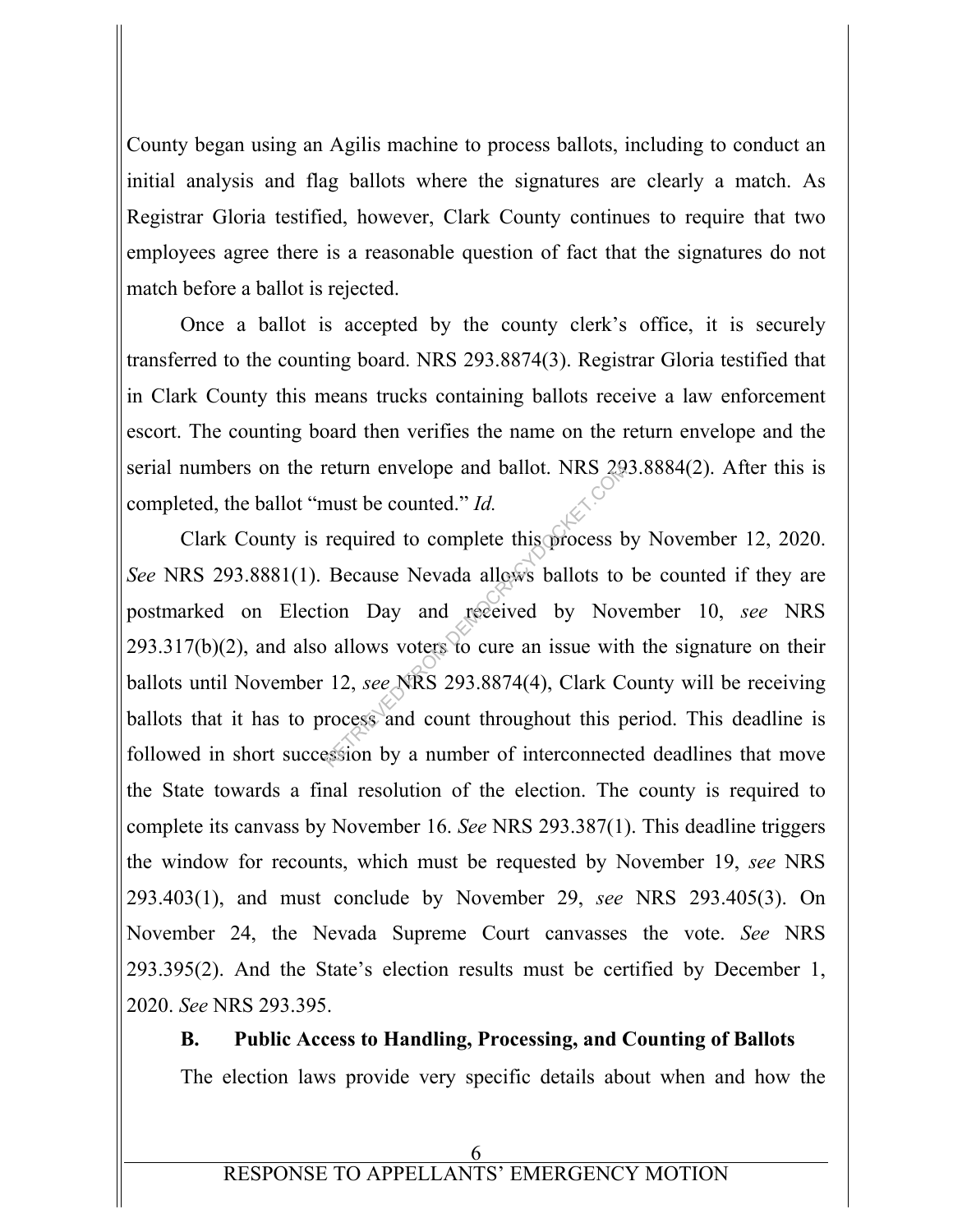public must be allowed to observe this counting process. For mail ballots, AB 4 states that once the counting board begins counting ballots, "[t]he counting procedure must be public." NRS 293.8881(1). Neither AB 4 nor any other part of the Nevada Revised Statutes grants the public additional rights to observe or access the processing of mail ballots by the county clerk. Clark County complied with this requirement granting even broader access to the work of its office. For example, while Registrar Gloria was only required to provide "public access" to the *counting board*, extensive testimony from witnesses for Respondents established at the hearing that Registrar Gloria has allowed Petitioners' representatives to observe *his office's* processing of mail ballots including signature verification.

 For voting in person, on the other hand, Nevada's laws and regulations create a number of qualified rights for members of the public to observe the process. For example, members of the general public may observe voting at polling places from a designated area in the polling location that "allow[s] for meaningful observation." NAC 293.245(6). Members of the public may also "observe the handling of the ballots" after the close of polls at polling locations so long as the "do not interfere." NRS 293B.330(4). Candidate representatives and members of the press are permitted to observe the testing of voting machines used at polling places. NRS 293B.330(2). And the code lays out a litany of other opportunities for members of the public to observe the handling and processing of ballots from polling places. *E.g.*, NRS 293B.335(3) (members of the public can observe delivery of ballots from polling places); NRS 293B.380(2)(a) (the ballot processing board must allow public observation). nall ballots including signature verifications.<br>
Example 1978 of the demonstration of the nembers of the general public may of<br>
delet area in the polling location that "a<br>
3.245(6). Members of the public is a 3.245(6). Mem

 The county clerk is required, by April 15, to submit to the Secretary of State "a written plan for the accommodation of members of the general public who observe the delivery, counting, handling and processing of ballots at a polling place, receiving center or central counting place." NRS 293B.354. As former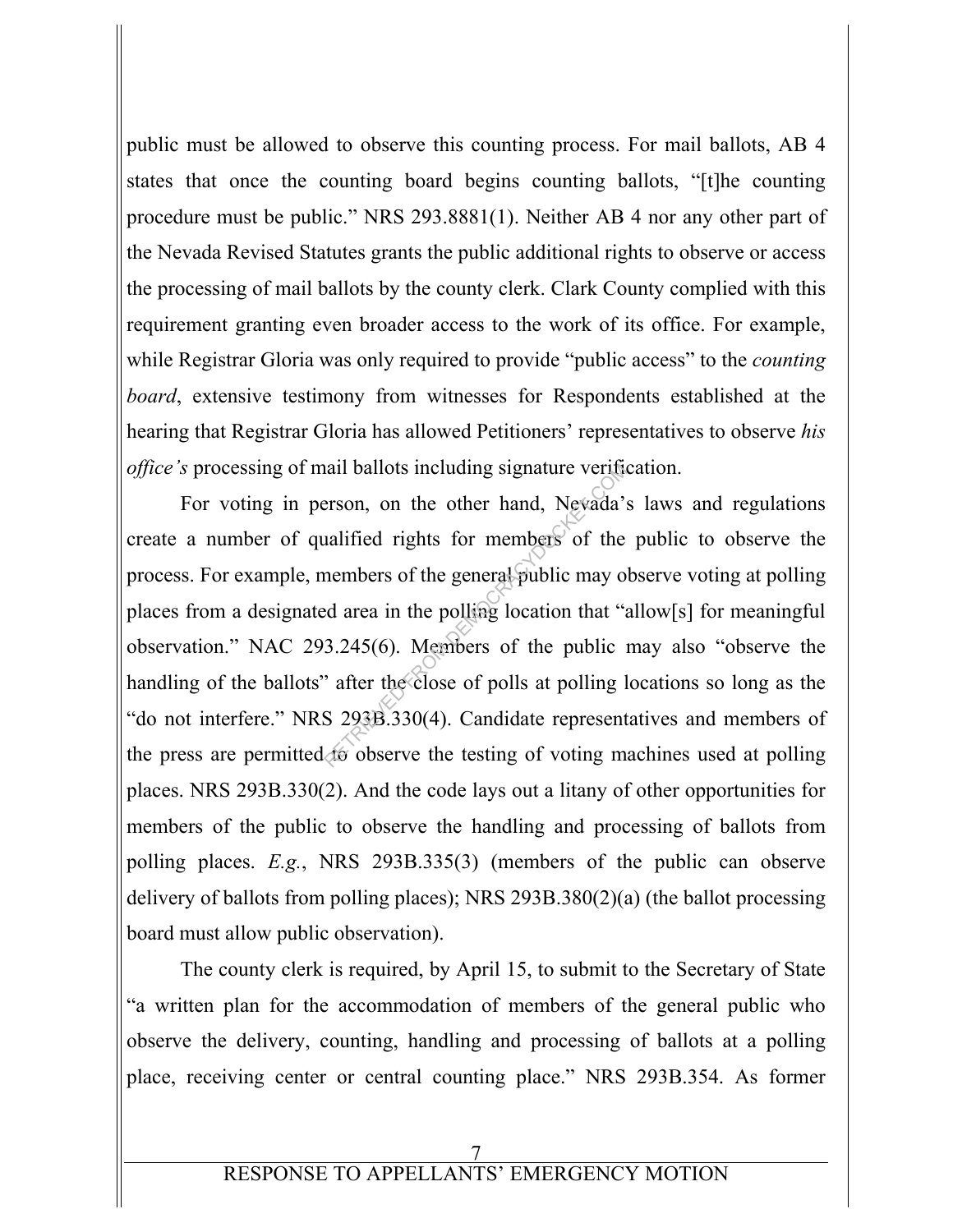Deputy Secretary of Elections Wayne Thorley ("Deputy Secretary Thorley") testified, Clark County submitted its plan on October 20, and the Secretary approved that plan on October 22.

### **II. Procedural Posture**

The Nevada Republican Party (the "Nevada GOP") wrote to Clark County on October 19 and to Secretary Cegavske on October 20 to complain that they should be permitted closer access to election workers and allowed to view all aspects of the process—including, apparently, looking over the shoulders of election officials while they view voter's confidential information and perform signature matching. Unsatisfied with the already expanded access Clark County has granted them, the Nevada GOP demanded that the Registrar permit it to install GOP-financed and -controlled video cameras and audio equipment to monitor the work of election workers and, apparently, to view the voter information displayed on their computer screens. The Nevada GOP has made this audacious request only of Clark County and not any of the 16 other counties in the State that are engaged in the same process of verifying and counting mail ballots. Substituted with the already expandes<br>Revada GOP demanded that the Regit<br>rolled video cameras and audio eq<br>rs and, apparently, to view the vote<br>rns. The Nevada GOP has made this<br>of any of the 16 other counties in the<br>verif

Two days after making these requests, the Nevada GOP, joined by Donald J. Trump for President, Inc. and voter Fred Kraus, petitioned the District Court for writs of mandamus or prohibition and requested a temporary restraining order that would have stopped the ballot-counting process during this critical pre-election period. The Court held a hearing that same day at which the Nevada State Democratic Party and the Democratic National Committee ("Respondents") appeared and were granted intervention into the case. The Court denied Petitioners' request for emergency injunctive relief. The parties then submitted briefing on the request for a writ of mandamus or prohibition, and, on October 28, the court held an evidentiary hearing where Petitioners put on testimony from several individuals who observed the processing and counting of ballots in Clark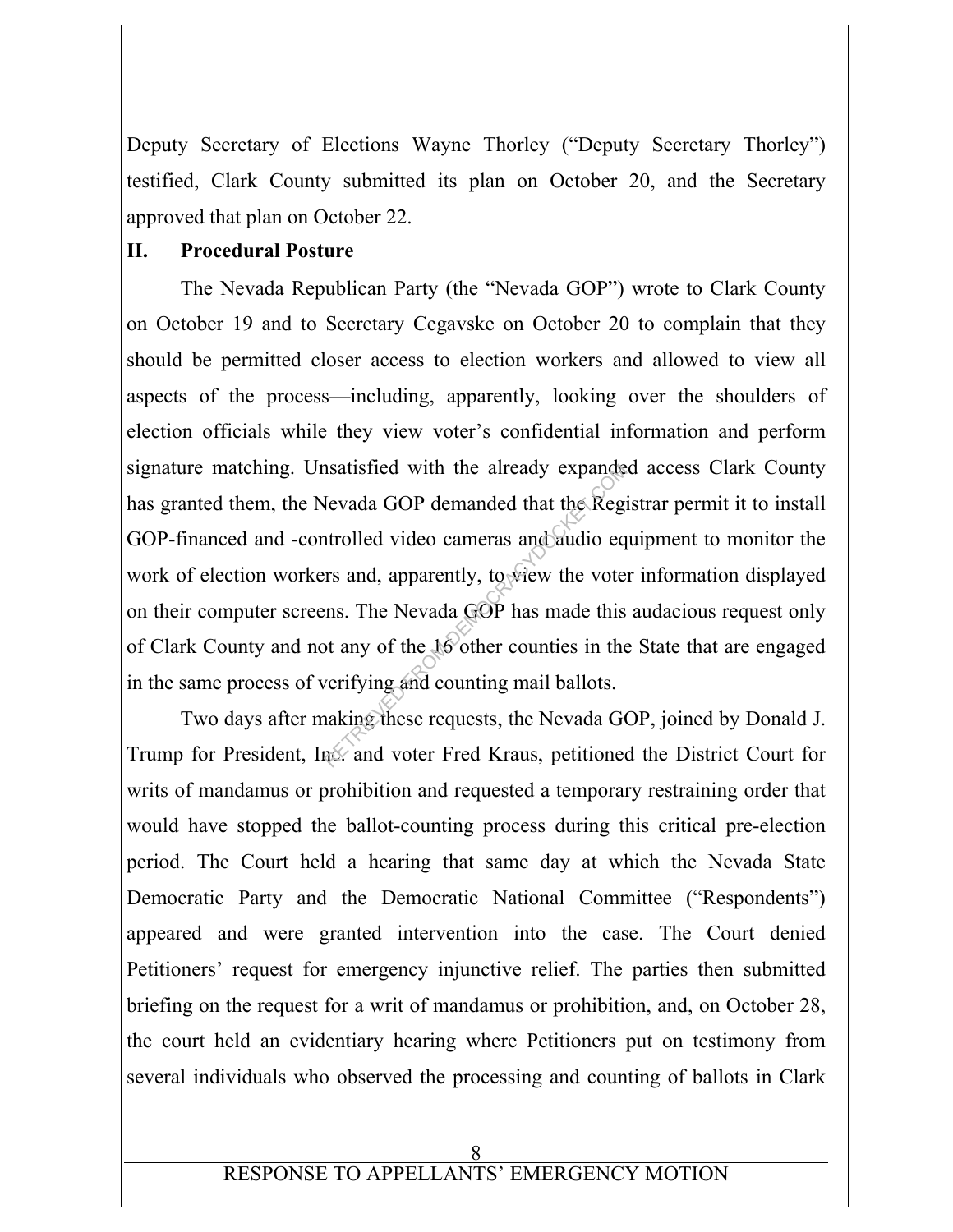County and from Registrar Gloria. Secretary Cegavske put on evidence from Deputy Secretary Thorley.

The District Court released its order on the morning of November 2, denying the entirety of Petitioners' claims. It found that Petitioners lack standing to bring their claims because they had "provided no evidence of any injury, direct or indirect, to themselves or any other person or organization as a result of the different procedures." App'x at 221. The Court also found that Petitioners' request for "unlimited access" to the entirety of the Clark county facilities was not supported by "any constitutional provisions, statutes, rules, or case," making mandamus improper. *Id.* at 10–11. Further, "because there is no duty or right to sequential stacking" of ballot envelopes and because there is no Nevada law that "gives the public the right to photograph or videotape ballot counting," the petitioners were unable to prevail. *Id.* at 11–12. Petitioners also "failed to prove that the secrecy of any ballot was violated by anyone at any time." *Id.* at 12. And because the legislature had explicitly allowed ballots to be processed and counted by electronic means, the Court declined to order Registrar Gloria to cease use of the Agilis machine. *Id.* Finally, the Court found that the Petitioners failed on their equal protection claims because nothing Clark County or the State had done created "two different classes of voters" and because there was "no evidence of debasement or dilution of a citizen's vote." *Id.* at 13. d. at 10–11. Further, "because there<br>
ballot envelopes and because there<br>
e right to photograph or videotape<br>
be to prevail. Id. at  $11\sqrt{2}$ . Petitioner<br>
ballot was violated by anyone at an<br>
had explicitly allowed ballot

Today, several months after Petitioners' first learned about the Agilis machine and after Clark County purportedly missed its deadline to file a public observation report, more than a week after the District Court denied their motion for emergency relief, and more than 24 hours after the District Court released its order, they have turned to this Court with an emergency motion to stay. $^2$  The

 $2$  Petitioners did not seek a stay in the district court first.

-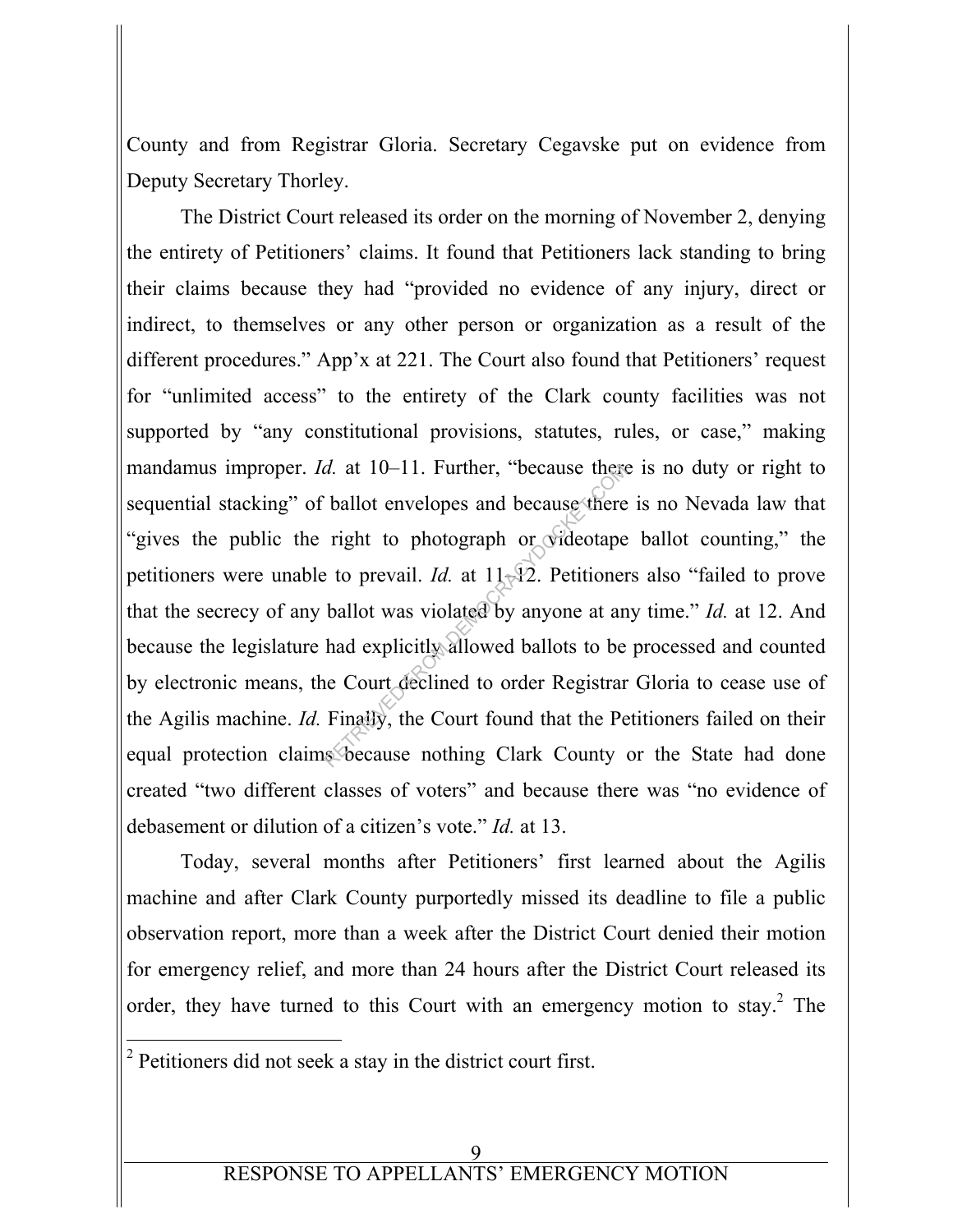motion raises only two of the issues litigated below: their claim that NRS 293B.354—a reporting requirement—requires Clark County to grant them expanded access to ballot processing and their claim that Clark's use of a ballot sorting machine that conducts an initial signature match violates the Equal Protection Clause. Neither has merit.

# **LEGAL STANDARD**

 The Nevada Supreme Court's Rules "generally require a party to seek a stay in the district court before seeking a stay in this court." *Hansen v. Eighth Jud. Dist. Ct. ex rel. County of Clark*, 116 Nev. 650, 657, 6 P.3d 982, 986 (2000) (citing Nev. R. App. P. 8(a)). In determining whether to issue a stay pending appeal, the Nevada Supreme Court considers several factors:

(1) whether the object of the appeal or writ petition will be defeated if the stay or injunction is denied; (2) whether appellant/petitioner will suffer irreparable or serious injury if the stay or injunction is denied; (3) whether respondent/real party in interest will suffer irreparable or serious injury if the stay or injunction is granted; and (4) whether appellant/petitioner is likely to prevail on the merits in the appeal or writ petition. determining whether to issue a state<br>considers several factors:<br>bject of the appeal or written with<br>contraction is denied; (2) whether appellar<br>or serious injury if the stay or injuridant/real party in interest will suff<br>t

Nev. R. App. P. 8(c). No one factor in the analysis carries more weight than any other. *Mikohn Gaming Corp. v. McCrea*, 120 Nev. 248, 251, 89 P.3d 36, 38  $(2004)$ .

## **ARGUMENT**

# **I. The Court correctly determined that mandamus relief was not appropriate.**

 The Court correctly determined that the remedy of mandamus is only appropriate "to compel the performance of an act which the law especially enjoins as a duty resulting from an office." App'x at 218 (citing NRS 34.160). Mandamus shall only issue when the officer's "duty to perform such act is clear" under the law. *Gill v. State ex rel. Booher*, 75 Nev. 448, 451, 345 P.2d 421, 422 (1959).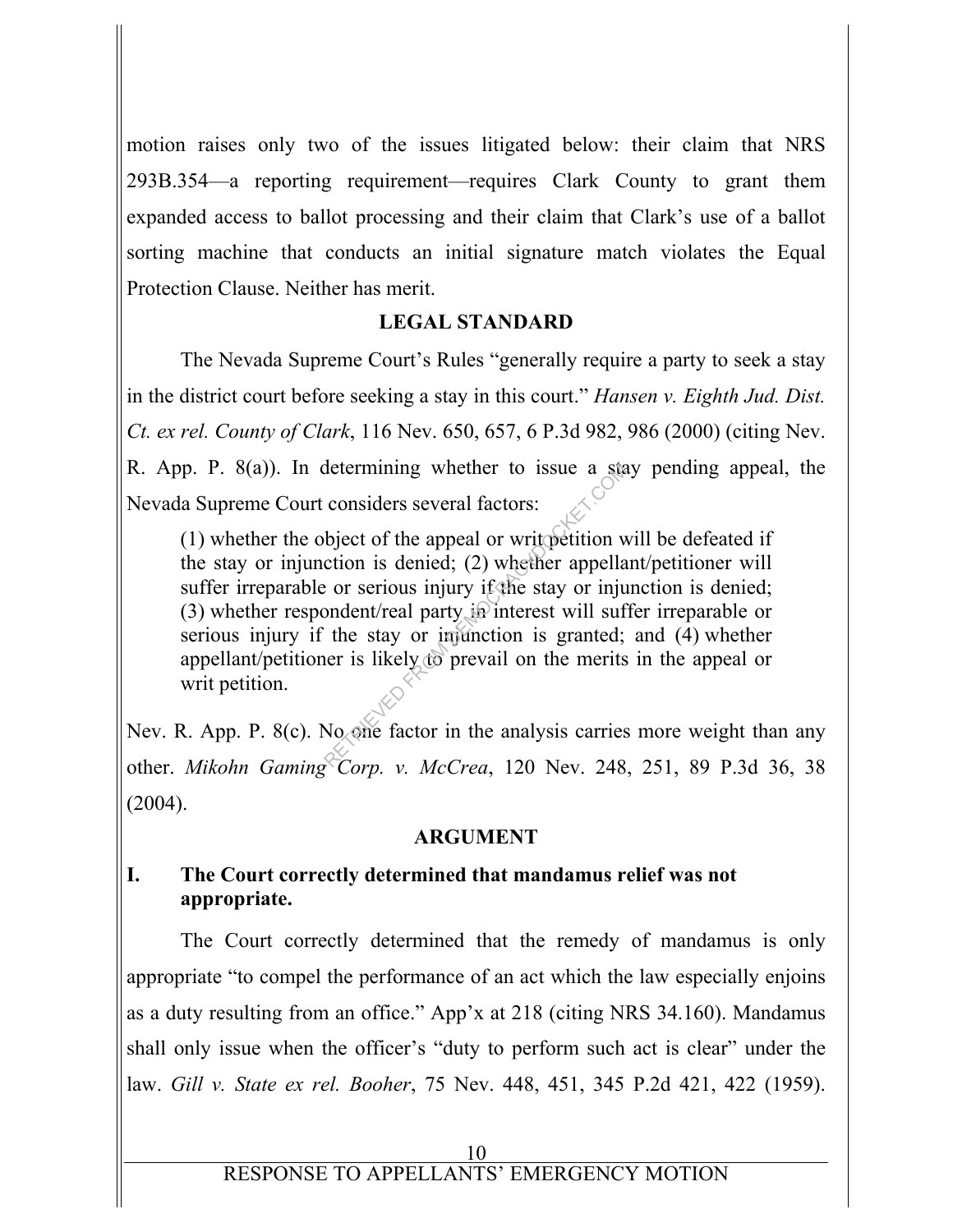"Mandamus will not issue unless a *clear legal right* to the relief sought is shown." *State ex rel. Conklin v. Buckingham*, 58 Nev. 450, 83 P.2d 462, 463 (1938) (emphasis added); *In re Manhattan W. Mech.'s Lien Litig.*, 131 Nev. 702, 708, 359 P.3d 125, 129 (2015) ("'A writ of mandamus is available to compel the performance of an act that the law requires as a duty resulting from an office, trust, or station.'" (quoting *Int'l Game Tech., Inc. v. Second Jud. Dist. Ct. ex rel. County of Washoe*, 124 Nev. 193, 197, 179 P.3d 556, 558 (2008))). Petitioners' burden to establish their entitlement to the writ was "a heavy one." *Poulos v. Eighth Jud. Dist. Ct. ex rel. County of Clark*, 98 Nev. 453, 455, 652 P.2d 1177, 1178 (1982).

# **A. The District Court correctly determined that mandamus is**

**inappropriate so close to Election Day.**<br>
District Court's rejection of mandamas direction this Court that prohibits issuance of mandamas direction this Court that prohibits issuance of mandata laim to relief is not clear The District Court's rejection of mandamus directly follows binding precedent from this Court that prohibits issuance of mandamus close to an election where the claim to relief is not clear and straightforward. In *Tam v. Colton*, prospective candidates for elective office sued to invalidate two Nevada statutes one that set the length of term for certain offices and another districting scheme on constitutional grounds. 94 Nev. at 457, 581 P.2d at 450. Mandamus was denied at the district court level. *Id.* at 459–60. Writing in *July of a midterm election year*, this Court affirmed the denial, underscoring that mandamus was "entirely inappropriate within the procedural setting and *practical time constraints*" of the upcoming election. *Id.* (emphasis added). With just a "few months remaining" before the general election, a judicially mandated remedy would mean "overstepping of our own judicial powers, both in duty and practical competence." *Id.* at 460. Instead, when the campaign is "already in full swing," any drastic shift in electoral rules "would substantially impair, to say the least, the stability of the political election process in this state." *Id.* at 461. Even more so here. The District Court correctly abstained from rewriting elections laws a few days before an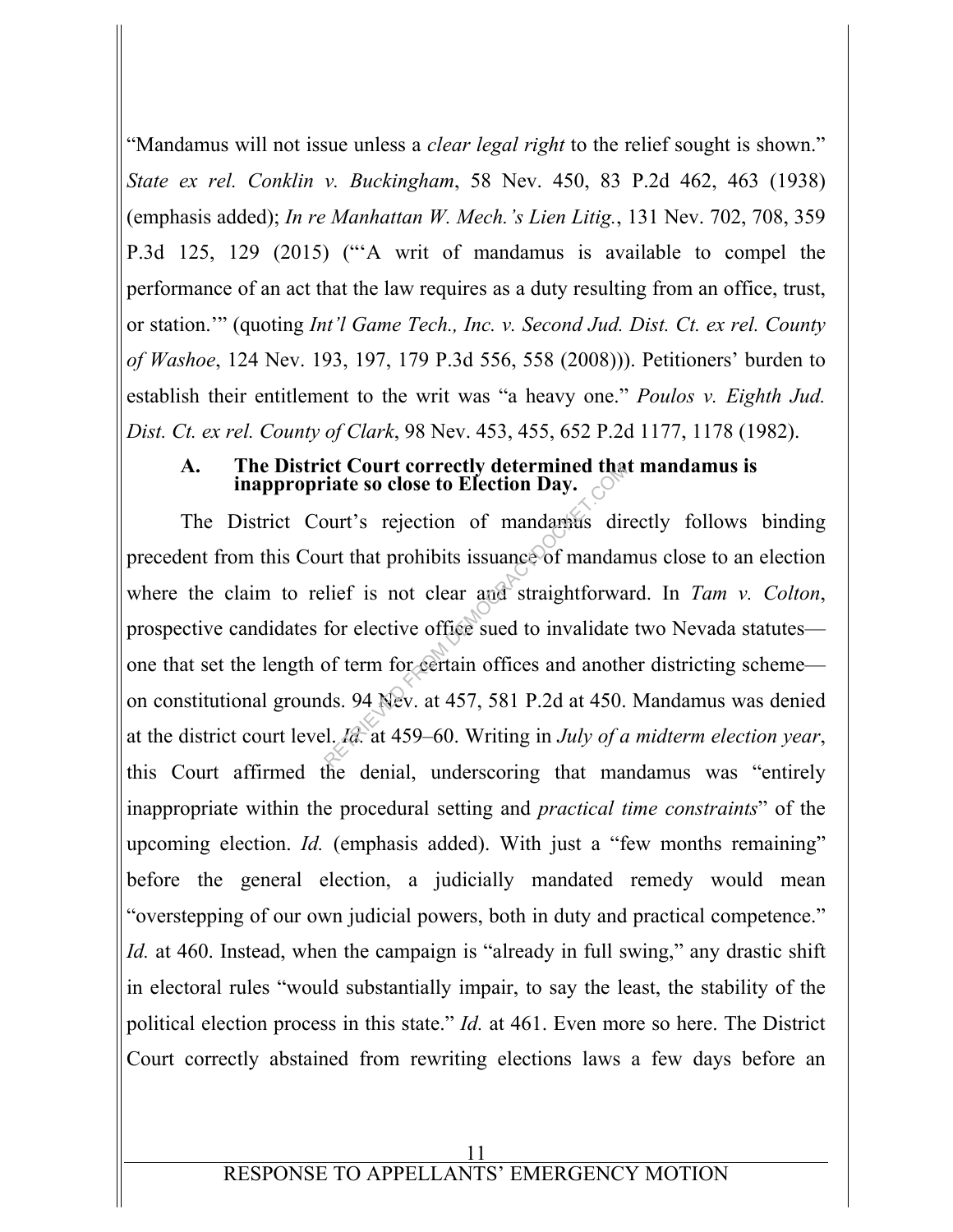election, just as *Tam* commands.

 This course dictated by *Tam* is consistent with the practice of federal courts across the country—including the U.S. Supreme Court, in several rulings over the past few weeks. *See, e.g.*, *Wise v. Circosta*, No. 20A71, 2020 WL 6305035 (U.S. Oct. 28, 2020) (denying stay that would have changed the ballot receipt deadline for mail ballots from status quo); *Republican Party of Pa. v. Boockvar*, No. 20- 542, 2020 WL 6304626 (U.S. Oct. 28, 2020) (denying motion to expedite petition for writ of certiorari in case involving ballot receipt deadlines); *Scarnati v. Boockvar*, No. 20A53, 2020 WL 6128194 (U.S. Oct. 19, 2020) (denying by divided vote application for stay of decision of Pennsylvania Supreme Court changing Election Day deadline); *see also, e.g.*, *Wise v. Circosta*, No. 20-2104, 2020 WL 6156302, at \*4 (4th Cir. Oct. 20, 2020) (en banc); *Republican Nat'l Comm. v. Democratic Nat'l Comm.*, 140 S. Ct. 1205, 1207 (2020) ("This Court has repeatedly emphasized that lower federal courts should ordinarily not alter the election rules on the eve of an election.<sup>35</sup>). on for stay of decision of Pennsy<br>
deadline); see also, e.g., Wise v.<br>
\*4 (4th Cir. Oct. 20, 2020) (en b<br>
Vat'l Comm., 140 S. Ct. 1205, 1207 (<br>
that lower federal courts should on<br>
that lower federal courts should on<br>
the

 This issue of timing is one of Petitioners' own making. They sat on their rights for months. Clark County's purported failure to comply with NRS 293B.354, which requires it to provide its plans for public observance of ballot handling, processing, and counting, became ripe on April 16. And Clark County first employed the Agilis machine in the State's June primary. Indeed, Clark County's acquisition and use of the Agilis machine was well known to Petitioners' counsel from their participation in discovery in parallel proceedings about Nevada's signature match law this summer. *See infra* I.C.1. They delayed bringing these proceedings until the eleventh hour *even though* earlier action would have blunted the disruptive impact of Petitioners' requested relief. Because they failed to do so, and because of this Court's edict in *Tam*, this Court should not disturb the District Court's order to maintain the status quo.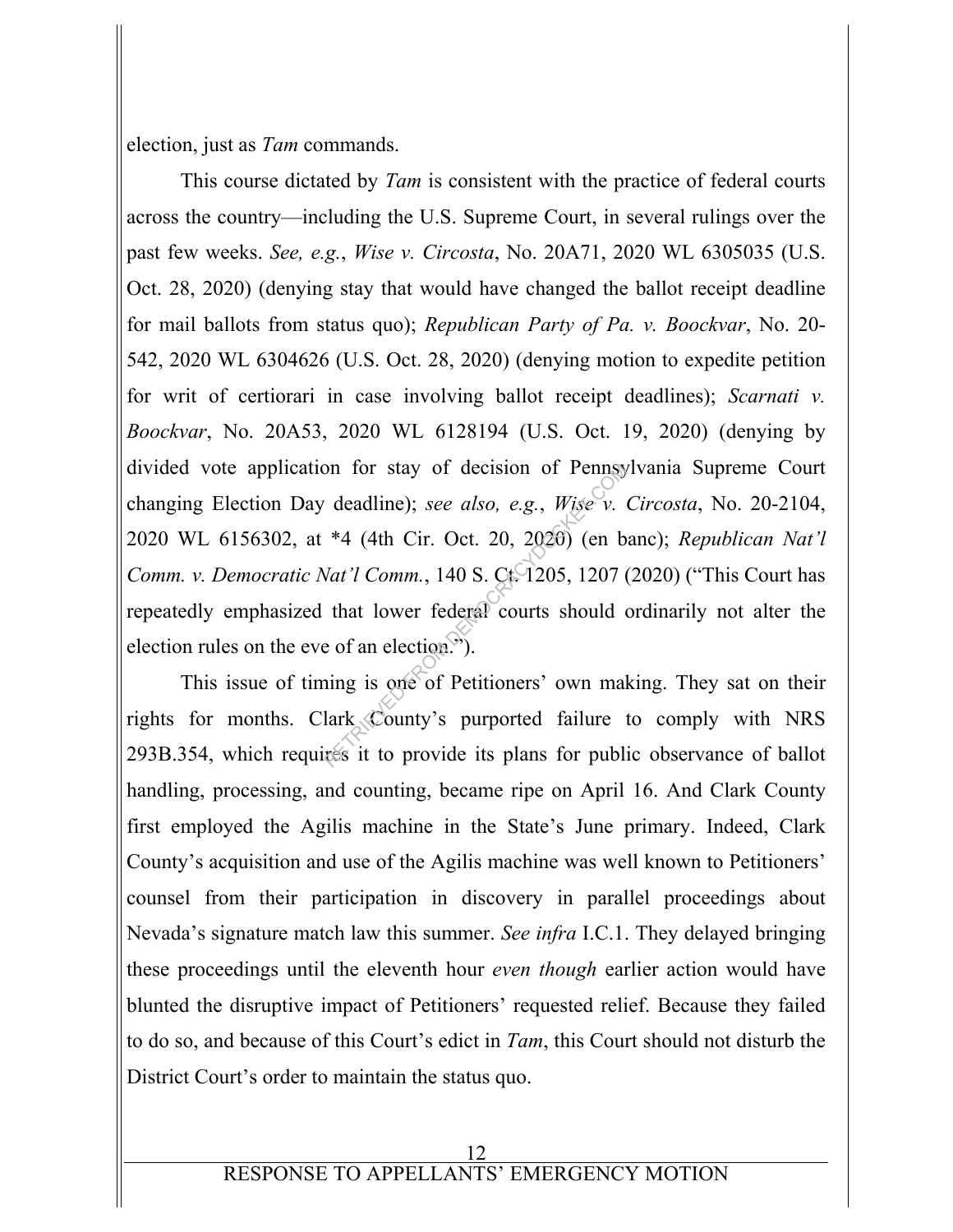# **B. The District Court's order comports with controlling election laws.**

 The District Court correctly determined that mandamus relief was an inappropriate. App'x at 224–25. Mandamus is not an appropriate vehicle to micromanage election officials down to the specific settings used on ballot sorting machinery. Mandamus relief is generally unavailable to challenge discretionary actions. *Round Hill Gen. Improvement Dist. v. Newman*, 97 Nev. 601, 604, 637 P.2d 534, 536 (1981) (general rule that mandamus may not be used to control discretionary action). The only exception is when discretion is "exercised arbitrarily or through mere caprice." App'x at 218-19 (citing *Gragson v. Toco*, 90 Nev. 131, 133, 520 P.2d 616, 617 (1974). Nevada's election code grants a great deal of election administration power to county election officials.<sup>3</sup> Therefore, Clark County's election plan, including their observation plan and the settings used on ballot sorting equipment, is undoubtedly the kind of discretionary action that is inappropriate for mandamus review. 2d 616, 617 (1974). Nevada's elective<br>stration power to county election official<br>int, is undoubtedly the kind of disc<br>amus review.<br>rk County complied with NRS 293.<br>i for public access.<br>y relied on NRS 293B.354 to supper

# **1. Clark County complied with NRS 293B.354 by submitting a plan for public access.**

 Petitioners wholly relied on NRS 293B.354 to support their claim that they are entitled to greater access to Clark County's ballot processing and counting.

-

<sup>&</sup>lt;sup>3</sup> *See, e.g.*, NRS 293.213 (power to establish mailing precincts); NRS 293.218 (power to recommend chairs of county election boards); NRS 293.323 (power to send and process absent ballots); NRS 293.325 (power to conduct signature matching and begin ballot cure process); NRS 293.343 (power to establish inperson polling locations); NRS 293.345 (power to mail regular and sample ballots to registered voters); NRS 293.2733 (power to, upon request, establish polling place within boundaries of Native American reservation); NRS 293.3564 (power to establish permanent polling locations for early voting); NRS 244.164 (describing election "powers and duties vested in and imposed upon the county clerk with respect to elections" that county with population of more than 100,000 can delegate to registrars of voters).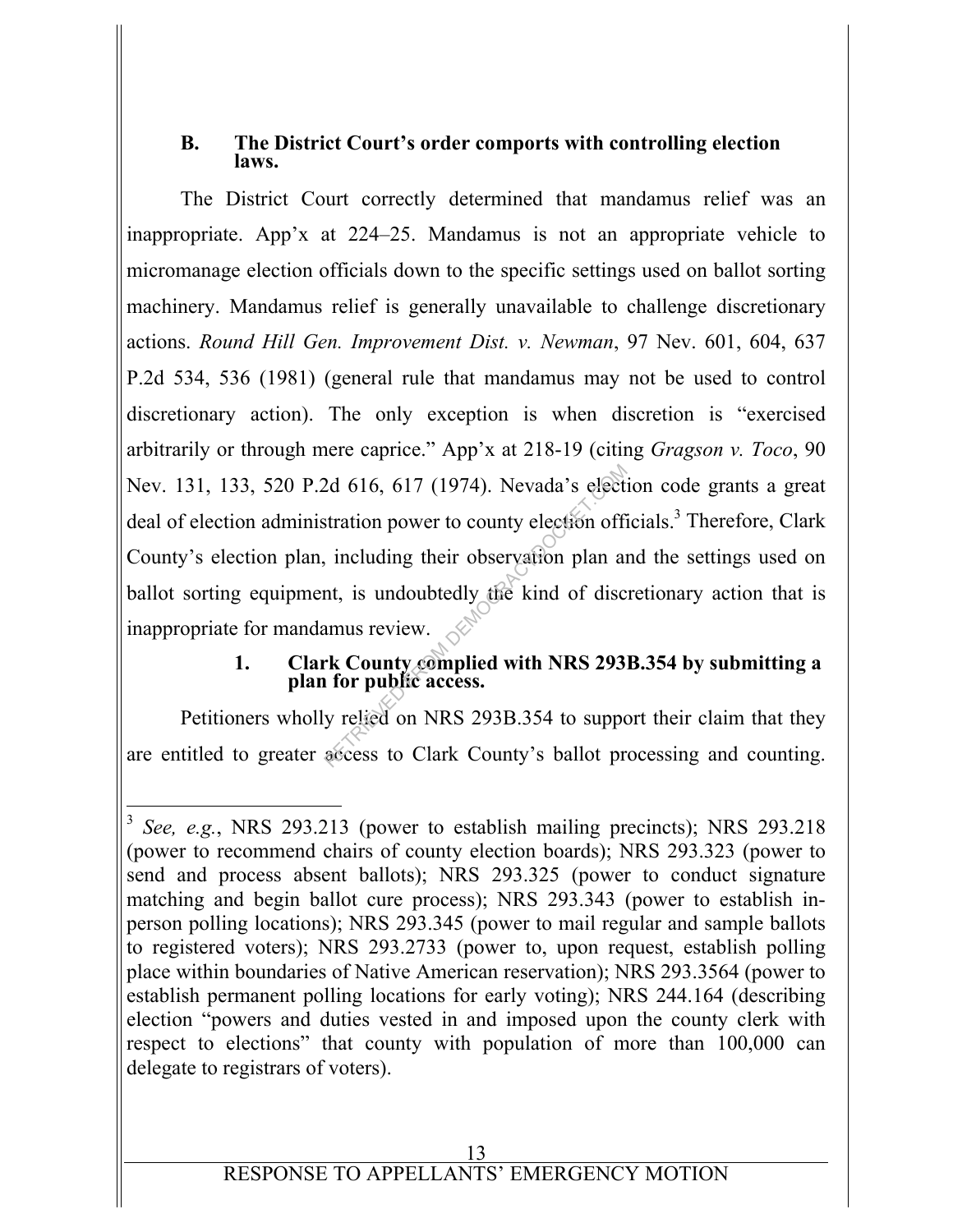NRS 293B.354 provides that the "county clerk shall, not later than April 15 of each year in which a general election is held, submit to the Secretary of State for approval a written plan for the accommodation of members of the general public who observe the delivery, counting, handling and processing of ballots at a polling place, receiving center or central counting place." Putting aside whether this section applies to the mail ballot central counting *board* or county clerk's office where mail ballots are processed and counted at all, Clark County complied.<sup>4</sup> Clark County submitted a plan, albeit late, on October 20. Deputy Secretary Thorley provided uncontradicted testimony at the evidentiary hearing in this case that the Secretary approved the plan on October 22. The District Court found that although Gloria did not submit a plan by April 15, this was "remedied by submitting the plan late and the secretary of State approving the plan." App'x at 222. The District Court was correct in not granting mandamus based on Gloria's late submission, given that mandamus is only appropriate when a public official refuses to comply with explicit tenets of the law. *Buckingham*, 58 Nev. at 450, 83 P.2d at 463 ("[M]andamus against an officer is an appropriate remedy only where he refuses to perform a definite present duty imposed upon him by law."). Mandamus requires a "*clear*" duty to act, *Gill*, 75 Nev. at 451, 345 P.2d at 422, yet there is nothing in NRS 293B.354—a disclosure requirement—that requires Clark County to do plan on October 22. The District Cc<br>a plan by April 15, this was "reme<br>ary of State approving the plan." Ap<br>ot granting mandamus based on G<br>is only appropriate when a public of<br>it is an appropriate remedy c<br>an officer is a

-

<sup>&</sup>lt;sup>4</sup> NRS 293B.354 is right in the middle of a section which deals entirely with mechanical voting processes employed at in-person polling locations. It also refers to locations where ballots from in-person polling locations are processed. For example, ballots from polling places are sent to a "central counting place" for counting, NRS  $293B.330(1)(b)(4)$ —and members of the public are expressly permitted to "observe" this occurrence, NRS 293B.330(4)—whereas mail ballots are processed by a "mail ballot central counting board," and the statute only requires that the procedure be "public." NRS 293.8881. As discussed in the next section, Nevada law governing mail ballots does not create any additional rights to observe this counting process.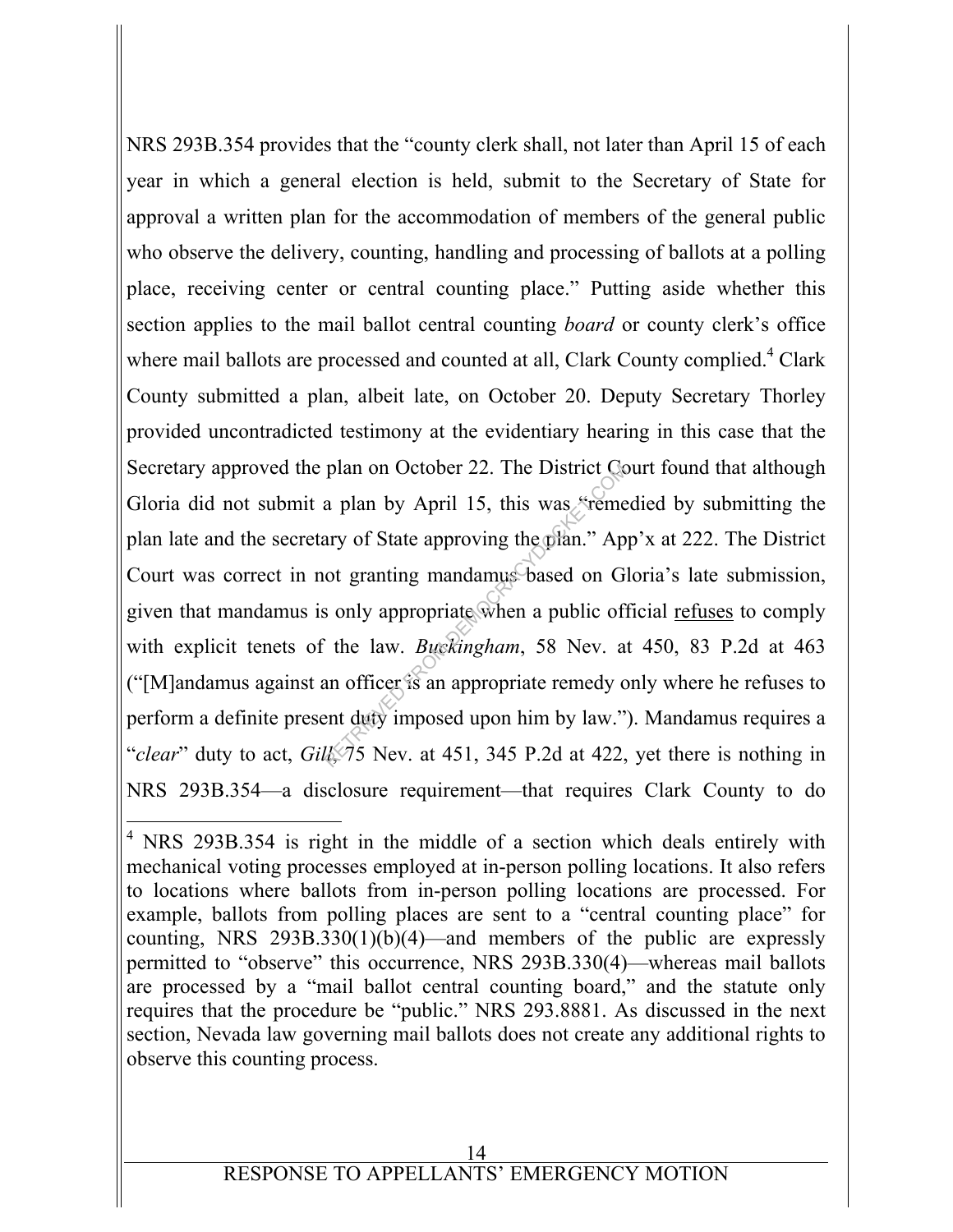anything besides file a plan. $5$ 

#### **2. Petitioners did not establish that Clark County has violated the public access requirements in the election code.**

 The District Court noted that "Petitioners seem to request unlimited access to all areas of the ballot counting area and observation of all information involved in the ballot counting process so they can verify the validity of the ballot, creating in effect a second tier of ballot counters and/or concurrent auditors of the ballot counting election workers." App'x at 222–23. The Court correctly held that "Petitioners failed to cite any constitutional provision, statute, rule, or case that supports such a request." App'x at 223. The Nevada election code states that "the counting procedure" employed by the counting board  $\alpha$  must be public." NRS  $293.8881(1)$ . That's it. That is all that Clark County is required to do. Petitioners' evidence conclusively established that Clark County has met this requirement and gone beyond it.

 The Court held that "Petitioners have failed to prove Registrar Gloria has interfered with any right they or anyone else has as an observer." App'x at 223. The evidence before the Court supports this determination. By their own admission, Registrar Gloria has granted extended public access to, and observation of, the processing and counting of ballots in the lead up to today's election. In several places in his declaration, which was admitted into evidence, Petitioner Kraus related his experience being granted access to observe processing at Clark mployed by the counting board<sup>ock</sup><br>That is all that Clark County is requestablished that Clark County has m<br>established that Clark County has m<br>that "Petitioners have failed to prove<br>that "Petitioners have failed to prove<br>

<sup>-</sup>5 Petitioners argued below that they *must* be allowed to observe the "handling and processing of" mail ballots because NRS 293B.354 requires Clark County to provide a plan for that. This language is clearly a reference to the various sections of NRS 293B, which provide expanded access to the handling and processing of ballots. *See* NRS 293B.330(4) (qualified right to observe the "handling" of ballots at polling locations), NRS 293B.380(2)(a) (qualified right to observe the "processing" of ballots from polling locations).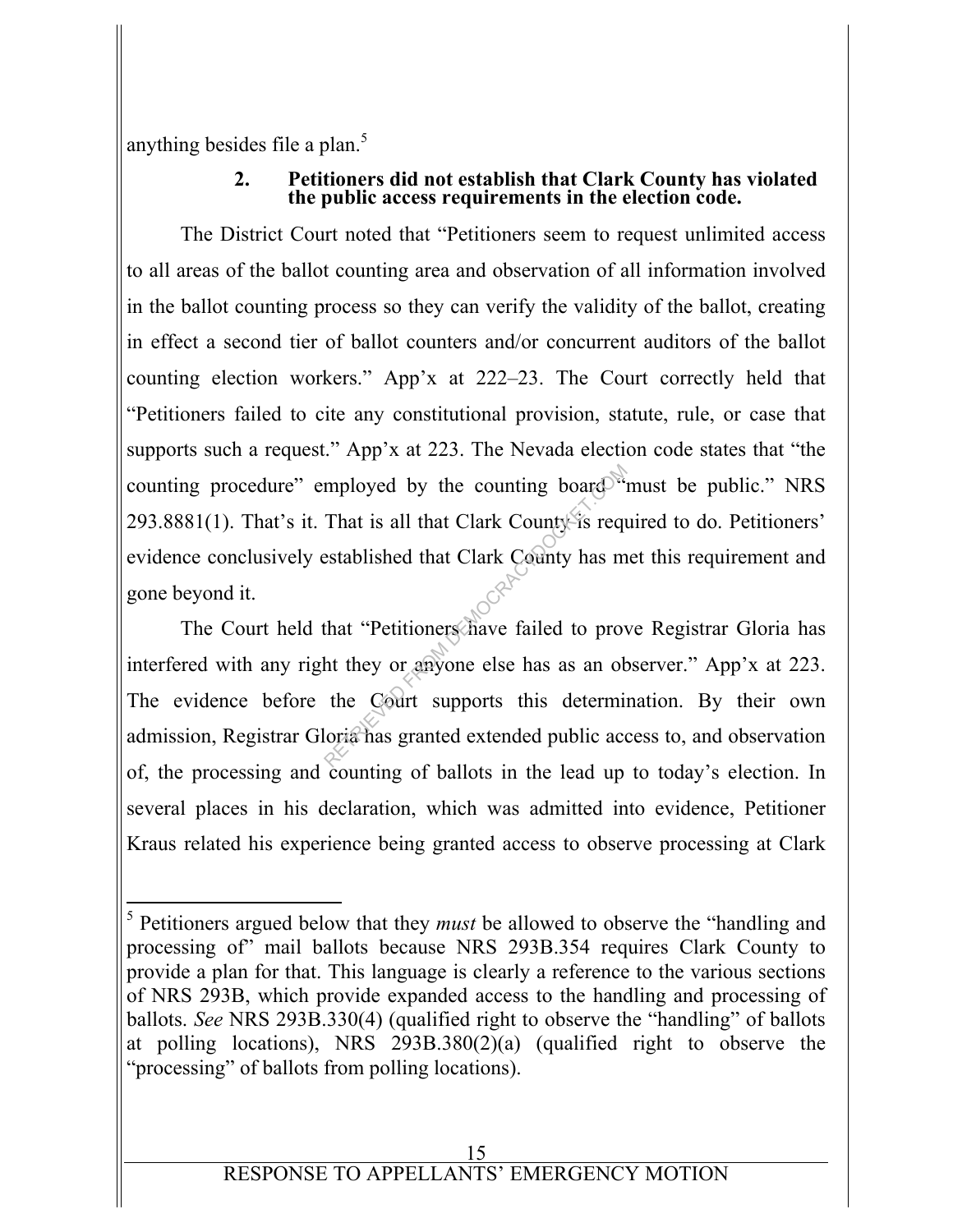County's voting centers on multiple occasions in the last several weeks. App'x at 14–18 (access granted to Flamingo Road facility on October 15, 2020); *id.* (access granted on October 16, 2020); *id*. (access granted on October 17, 2020); *id.* (access granted to North Las Vegas facility on October 20, 2020). The same is true for declarant Robert Thomas, whose declaration was also admitted. App'x at 20–22 (access granted to North Las Vegas facility on October 19, 2020); *id.* (access granted to same facility on October 21, 2020). And the same was true for the five other Republican poll observers who testified at the hearing. In other words, there was no need for the District Court to mandate anything; Registrar Gloria and his office are already in compliance by facilitating public access to the process.

# **C. The District Court rightly rejected Petitioners' equal protection claims.**

# **1. These claims are untimely.**

Petitioners' requested relief was also barred by the equitable doctrine of laches and equitable estoppel. *See Carson City v. Price*, 113 Nev. 409, 412, 934 P.2d 1042, 1043 (1997) (recognizing that laches is equitable doctrine invoked to deny relief to party who worked to disadvantage of other parties and caused change in circumstances*); Nev. State Bank v. Jamison P'ship*, 106 Nev. 792, 799, 801 P.2d 1377, 1382 (1990) ("Equitable estoppel [prevents] a party from asserting legal rights that, in equity and good conscience, they should not be allowed to assert because of their conduct."). Clark County began using the Agilis sorting machine to conduct signature matching during the June primary. As the District Court noted, Petitioners' counsel, the Republican National Committee, and the Nevada GOP were all privy to detailed discovery describing the Agilis machine in a prior litigation over Nevada's signature match laws, and even sat in a deposition of Registrar Gloria as he described in detail how Clark County used the Agilis machine and chose its calibration settings. App'x at 216; *see also* App'x at 73 mpliance by facilitating public access<br>
ict Court rightly rejected Petitione<br>
se claims are untimely.<br>
ested relief was also barred by the<br>
stoppel. See Carson City v. Price, 1<br>
(recognizing that laches is equital<br>
by wor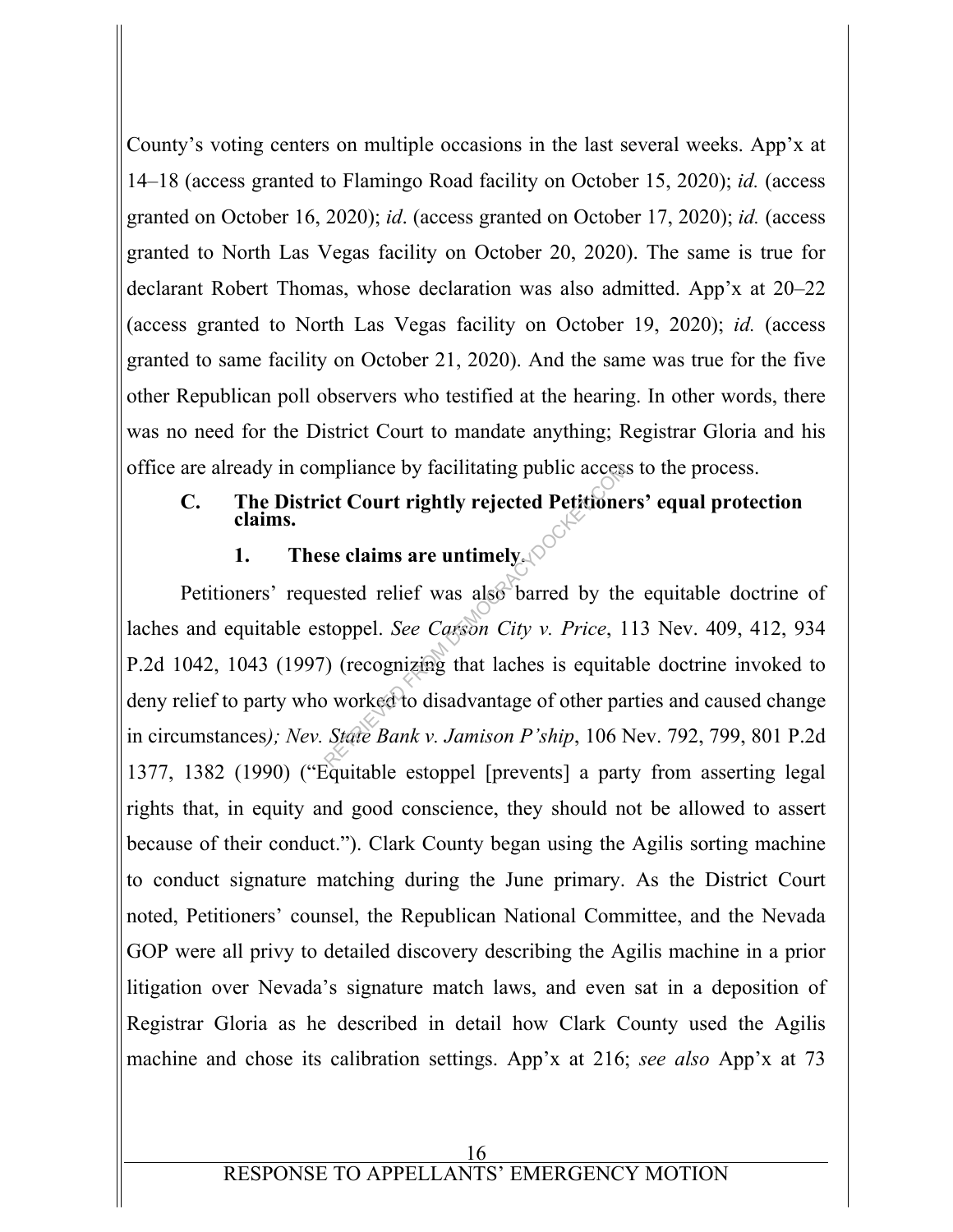(deposition transcript of Registrar Gloria describing use and operation of Agilis machine in June primary); App'x at 114 ("The process begins with the Agilis ballot sorting machine."). Yet, Petitioners waited until *10 days before Election Day* to bring an "emergency" action that would fundamentally alter the way Clark County sorts ballots, threatening to delay election results in Nevada's largest county for weeks. Petitioners could have brought this claim at an earlier juncture, particularly considering that they very recently brought similar challenges to Nevada's election laws in federal court. *See Donald J. Trump for President, Inc. v. Cegavske*, No. 2:20-CV-1445 JCM (VCF) (D. Nev.). Their delay has prejudiced the parties to this action, including Clark County, which has been planning for this election for months and implementing its plan for almost two weeks. And it will prejudice Respondents, who will have to set up a last-minute program to assist their supporters in jumping through extra hoops to have their votes counted. n, including Clark County, which had implementing its plan for almost<br>who will have to set up a last-mining through extra hoops to have their<br>rk County has no clearly established<br>wall process to conduct its initial si<br>d to

#### **2. Clark County has no clearly established duty to use a manual process to conduct its initial signature analysis.**

 Petitioners argued to the district court that Clark County's use of an Agilis machine violates the Equal Protection Clause. In their petition to this Court, however, they appear to shift their argument to one suggesting that Clark County's use of the Agilis machine violates the election laws. Neither has merit.

#### **a. NRS 293.8871 specifically allows Clark County to use electronic means to process and count ballots.**

 As the District Court correctly held, Clark's use of a signature matching machine does not violate the Nevada election laws. In passing AB 4, the Nevada Legislature specifically authorized the counties to adopt procedures that included the processing and counting of mail ballots, including "by electronic means." NRS 293.8871(2)(a); *see also* App'x at 224. These procedures must "not conflict with the provisions of NRS 293.8801 to 293.8887, inclusive." NRS 293.8871(2)(b). Pursuant to this authority, Registrar Gloria employs the Agilis machine to sort

# RESPONSE TO APPELLANTS' EMERGENCY MOTION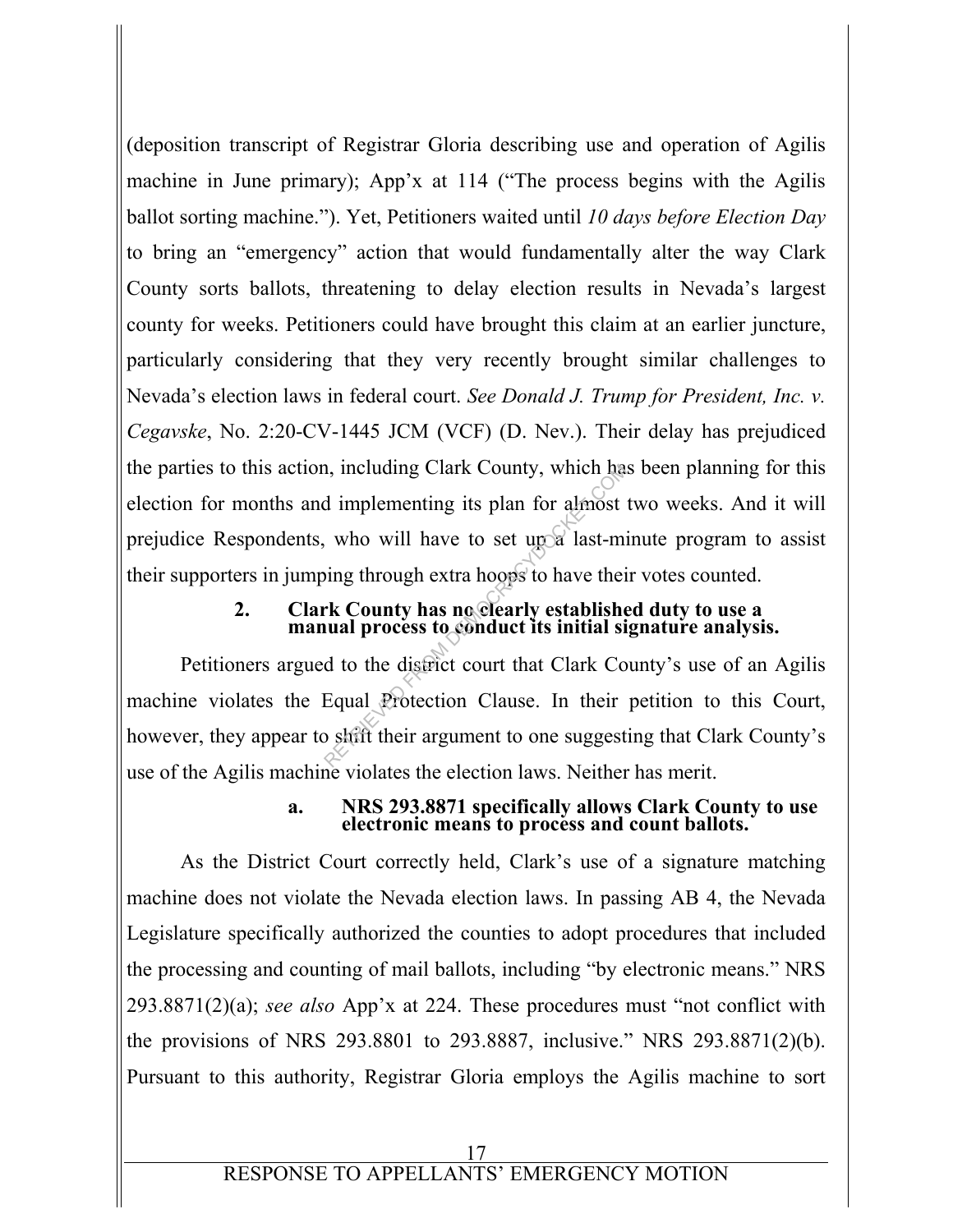ballots and conduct a first pass in matching the signature on the ballot return envelope with the signature on file in Clark County's records. Deputy Secretary Thorley and Registrar Gloria testified at the hearing that the State assisted Clark County to purchase an Agilis machine, and that the machine was first put to use in the June Primary.

 Petitioners suggest that Clark's use of the Agilis machine conflicts with NRS 293.8874 because that section does not "permit[] the use of a machine." Mot. 7. But it does not have to because NRS 293.8871(2)(a) *does*. Nothing in NRS 293.8874 requires the clerk or the clerk's employees to conduct its initial signature matching manually, or to abstain from using a machine to process ballots, so no conflict exists. Instead, human intervention is only required when a ballot is to be rejected. At that point, "at least two employees in the office of the clerk" must agree that "there is a reasonable question of fact as to whether the signature used for the mail ballot matches the signature of the voter." NRS 293.8874(1)(b). Registrar Gloria testified that the Agilis machine accepts 30 percent of ballots but that the other 70 percent are reviewed manually and no ballot is rejected unless at least two people on the counting board agree that there is a reasonable question of fact regarding the signature's veracity. In other words, Clark County's use of the Agilis machine is in compliance with AB 4. to abstain from using a machine to<br>human intervention is only required<br>"at least two employees on the of<br>easonable question of fact as to whe<br>atches the signature of the voter."<br>"ed that the Agilis machine accepts 3<br>nt are

#### **b. Petitioner's equal protection claim has no merit.**

 In broad strokes, Petitioners argued to the District Court that Clark County's use of the Agilis machine where other counties have not exercised their authority under NRS 293.8871(1) to employ electronic means to process ballots creates "two classes of voters: those whose signatures are verified by Agilis and those who signatures are being checked visually by election officials." App'x at 9. Petitioners also spent a considerable amount of time arguing that Clark County, because of how it has calibrated the machine, is "catching fewer improperly signed ballots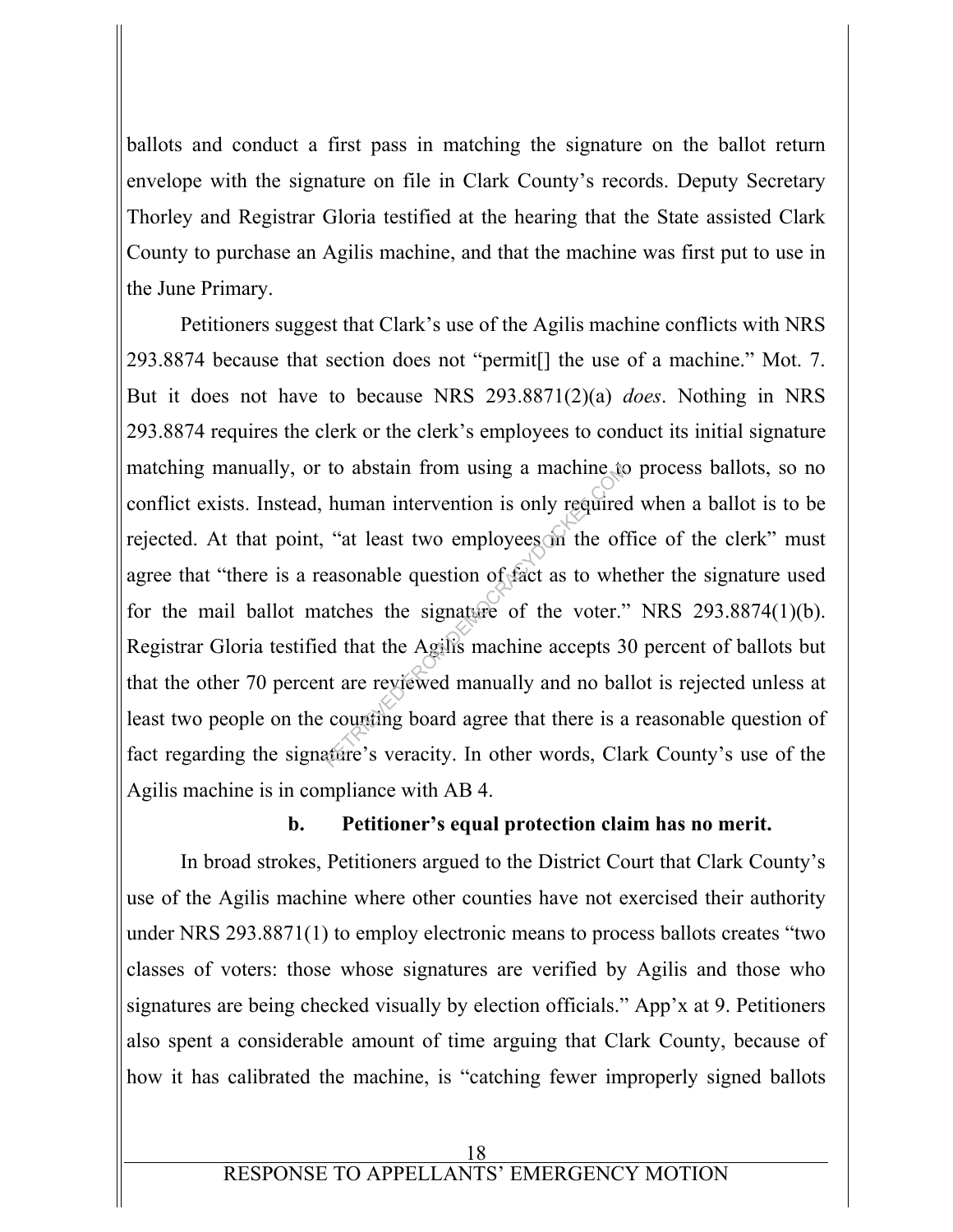compared to other Nevada counties." App'x at 9.

 This claim fails at every level. First, even accepting that their legal theory is viable—it is not—Petitioners failed to adduce proof of the factual predicate for their claims. The District Court's finding that "Petitioners failed to show any error or flaw in the Agilis results or any other reason for such mandate" was supported by the record. App'x at 224. Petitioners presented evidence that Clark County uses the Agilis machine but did not present any evidence of how ballots are being processed in other counties. According to Registrar Gloria's testimony, the County tested the machine first to settle on a proper confidence interval of 40, meaning that only 30 percent of ballots representing clear matches will be accepted. The other *70 percent* of ballots are subject to manual review. Petitioners also did not put forth any evidence establishing that the Agilis machine is inaccurate in general or at the settings Clark County is using, or that the machine is likely to "mak[e] it harder for Clark County officials to cateb improper or fraudulent mail ballots as opposed to the rest of Nevada." App'x at 9. Petitioners relied wholly on cursory ballot rejection statistics from this election which reflect the following rejection rates for each county: reflucts representing clear matches<br>
llots are subject to manual review.<br>
establishing that the Agilis machine<br>
County is using, or that the machine<br>
y officials to cateal improper or fra<br>
Nevada." App x at 9. Petitioners

| County        | <b>Rejection Rate</b> | $\frac{1}{2}$ County | <b>Rejection Rate</b> |
|---------------|-----------------------|----------------------|-----------------------|
| Esmeralda     | $\theta$              | Clark                | 0.54                  |
| Mineral       | 0.16                  | White Pine           | 0.76                  |
| Lincoln       | 0.31                  | E Carson City        | 0.77                  |
| Lander        | 0.35                  | $\frac{1}{2}$ Lyon   | 1.09                  |
| Pershing      | 0.39                  | <b>Douglas</b>       | 1.19                  |
| Eureka        | 0.44                  | Washoe               | 1.2                   |
| <b>Storey</b> | 0.47                  | EHumboldt            | 1.57                  |
| Nye           | 0.52                  | E Churchill          | 1.83                  |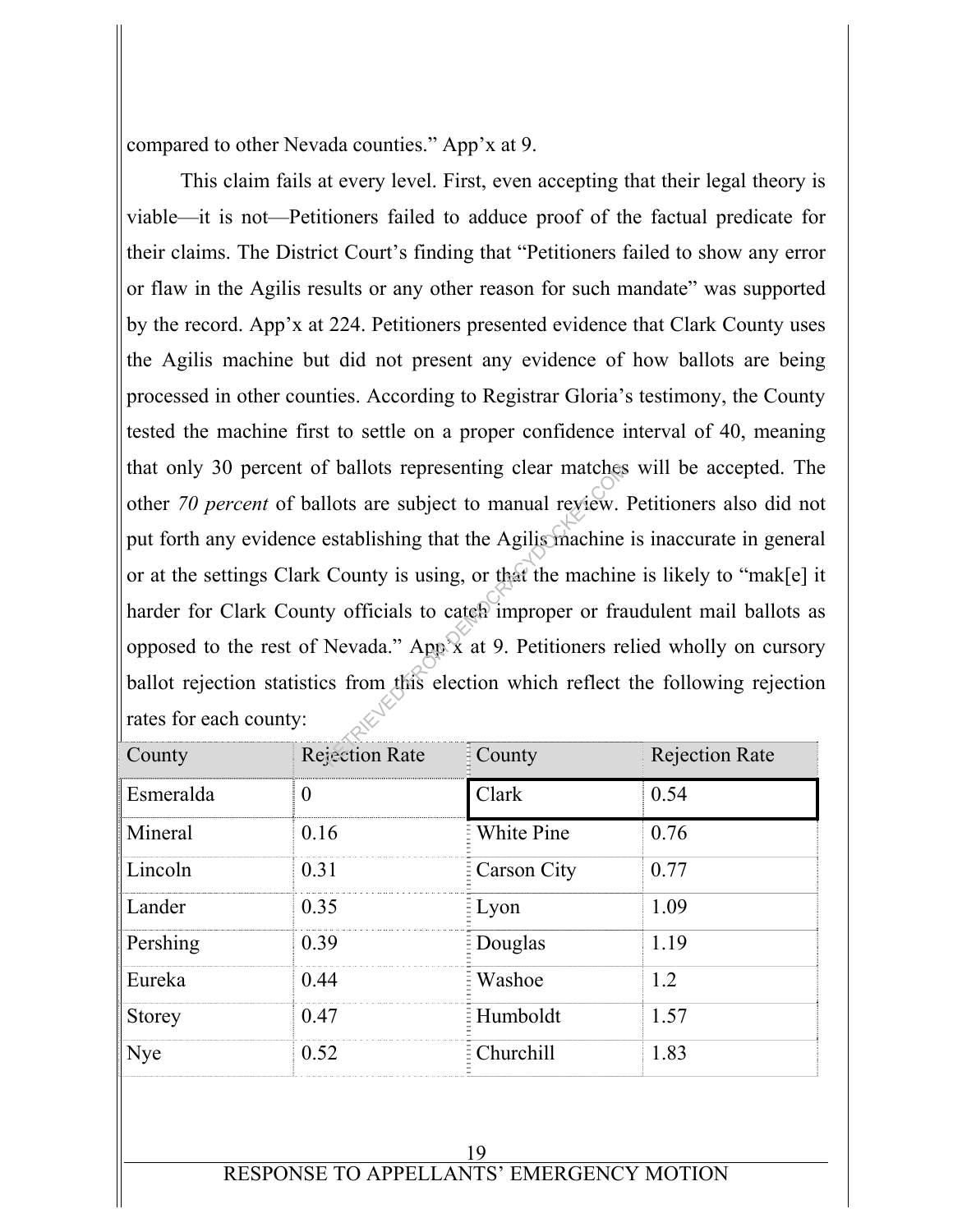| $ -$<br>◡.◡_ | $\sim$<br>$\sim$<br>$\sim$ |  |
|--------------|----------------------------|--|
|              |                            |  |

App'x at 59. These statistics, if anything, prove exactly the *opposite* of what Petitioners are citing them for. Clark County's rejection rate is squarely in the middle. As Deputy Secretary Thorley testified, the outlier on this chart is *Churchill*  County, not Clark.

 Second, as the Court correctly held, Petitioners did not establish disparate treatment, a necessary predicate to an equal protection violation both on the merits and for standing. App'x at 225; *see also, e.g.*, *Moore v. Bryant*, 853 F.3d 245, 250 (5th Cir. 2017) ("[T]he gravamen of an equal protection claim is differential governmental treatment."). Registrar Gloria testified that in Clark County every ballot is reviewed by two employees, who must agree that there is a reasonable question of fact that the signature on the return envelope does not match the signature in their records before it is rejected. In other words, Clark County is following the same procedures every other county is required to follow before a ballot is rejected under the signature matching regime. And Petitioners did not offer any evidence to suggest otherwise. Thus, the evidence at the hearing demonstrated that there is only *one* class of voters whose mail ballots are being rejected: those whose ballots are evaluated by two persons who agree that there is a reasonable question of fact as required by NRS 293.8874(1)(b). t."). Registrar Gloria testified that<br>wo employees, who must agree that<br>he signature on the return envelop<br>rds before it is rejected. In other v<br>ocedures every other county is requ<br>r the signature matching regime. A<br>sugges

 Nor is there any evidence in the record that Clark County's ballots will be weighted or valued differently than anyone else's. For the first time in the motion to stay, Petitioners appear to raise a vote-dilution-by-fraud challenge to the use of the Agilis machine.<sup>6</sup> Vote dilution is a viable basis for equal protection claims in certain contexts, such as when laws are crafted that structurally devalue one

-

<sup>6</sup> Petitioners previously asserted a vote-dilution-by-fraud claim against the challenge statute, which is not raised in this motion.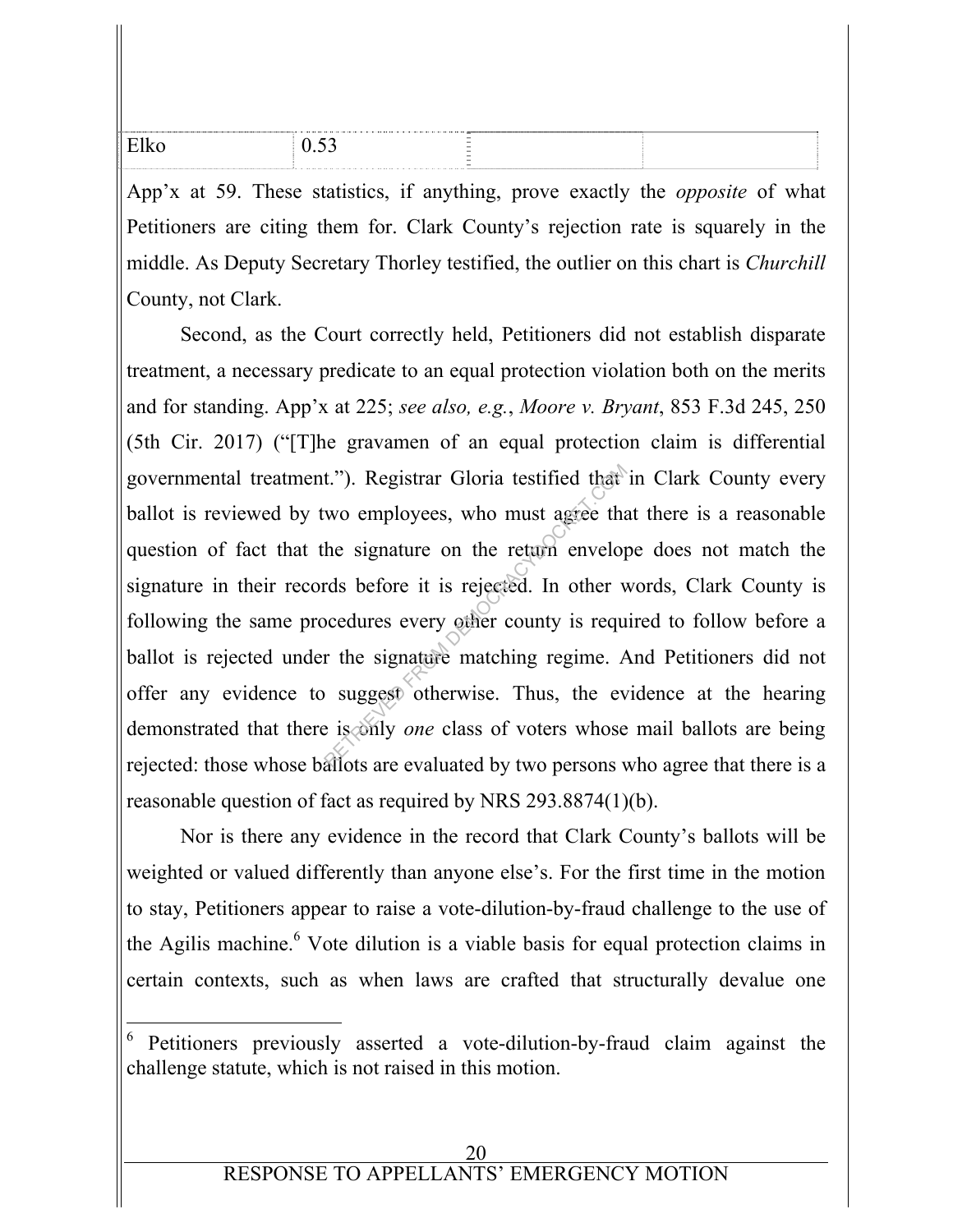community's votes over another's. *See, e.g., Republican Party of Pa. v. Cortés*, 218 F. Supp. 3d 396, 406–07 (E. D. Penn. 2016); *Reynolds v. Sims*, 377 U.S. 533, 568, 84 S. Ct. 1362, 1385 (1964) ("Simply stated, an individual's right to vote for state legislators is unconstitutionally impaired when its weight is in a substantial fashion diluted when compared with votes of citizens living in other parts of the State."). In these unique cases, plaintiffs allege that their votes are devalued as compared to similarly situated voters in other parts of the state. *See Reynolds*, 377 U.S. at 567–68, 84 S. Ct. at 1384–85. However, as the District Court correctly held, Petitioners did not introduce *any* evidence that their votes were being weighted differently than anyone else's. App'x at 225 ("There is no evidence of debasement or dilution of a citizen's vote."). Nor do Petitioners put forth even a modicum of persuasive explanation—let alone evidence—to support their conclusory allegation that the use of an Agilis machine will cause fraud. App'x at 224. an anyone else's. App'x at 225 (3)<br>of a citizen's vote."). Nor do Petit<br>ve explanation—let alone eviden<br>nat the use of an Agilis machine wil<br>fraud as asserted by Plaintiffs is fur<br>ers equally, making it an ill-fit fi<br>court

 Vote dilution by fraud as asserted by Plaintiffs is fundamentally speculative *and* applies to all voters equally, making it an ill-fit for an equal protection challenge. That is why courts across the country have repeatedly reject it both on standing<sup>7</sup> and merits<sup>8</sup> grounds.

-

<sup>8</sup> *See, e.g.*, *Donald J. Trump for President, Inc. v. Boockvar*, No. 2:20-cv-966, 2020 WL 5997680, at \*76 (W.D. Pa. Oct. 10, 2020); *Donald J. Trump for President, Inc. v. Bullock*, No. CV 20-66-H-DLC, 2020 WL 5810556, at \*12 (D. Mont. Sept.

<sup>7</sup> *See, e.g.*, *Donald J. Trump for President, Inc. v. Way*, Civil Action No. 20-10753 (MAS) (ZNQ), 2020 WL 6204477, at \*6 (D.N.J. Oct. 22, 2020); *Donald J. Trump for President, Inc. v. Boockvar*, No. 2:20-cv-966, 2020 WL 5997680, at \*59 (W.D. Pa. Oct. 10, 2020); *Donald J. Trump for President, Inc. v. Cegavske*, No. 2:20-CV-1445 JCM (VCF), 2020 WL 5626974, at \*4 (D. Nev. Sept. 18, 2020); *Martel v. Condos*, No. 5:20-cv-131, 2020 WL 5755289, at \*4 (D. Vt. Sept. 16, 2020); *Paher v. Cegavske*, 457 F. Supp. 3d 919, 926–27 (D. Nev. 2020); *Am. Civil Rights Union v. Martinez-Rivera*, 166 F. Supp. 3d 779, 789 (W.D. Tex. 2015).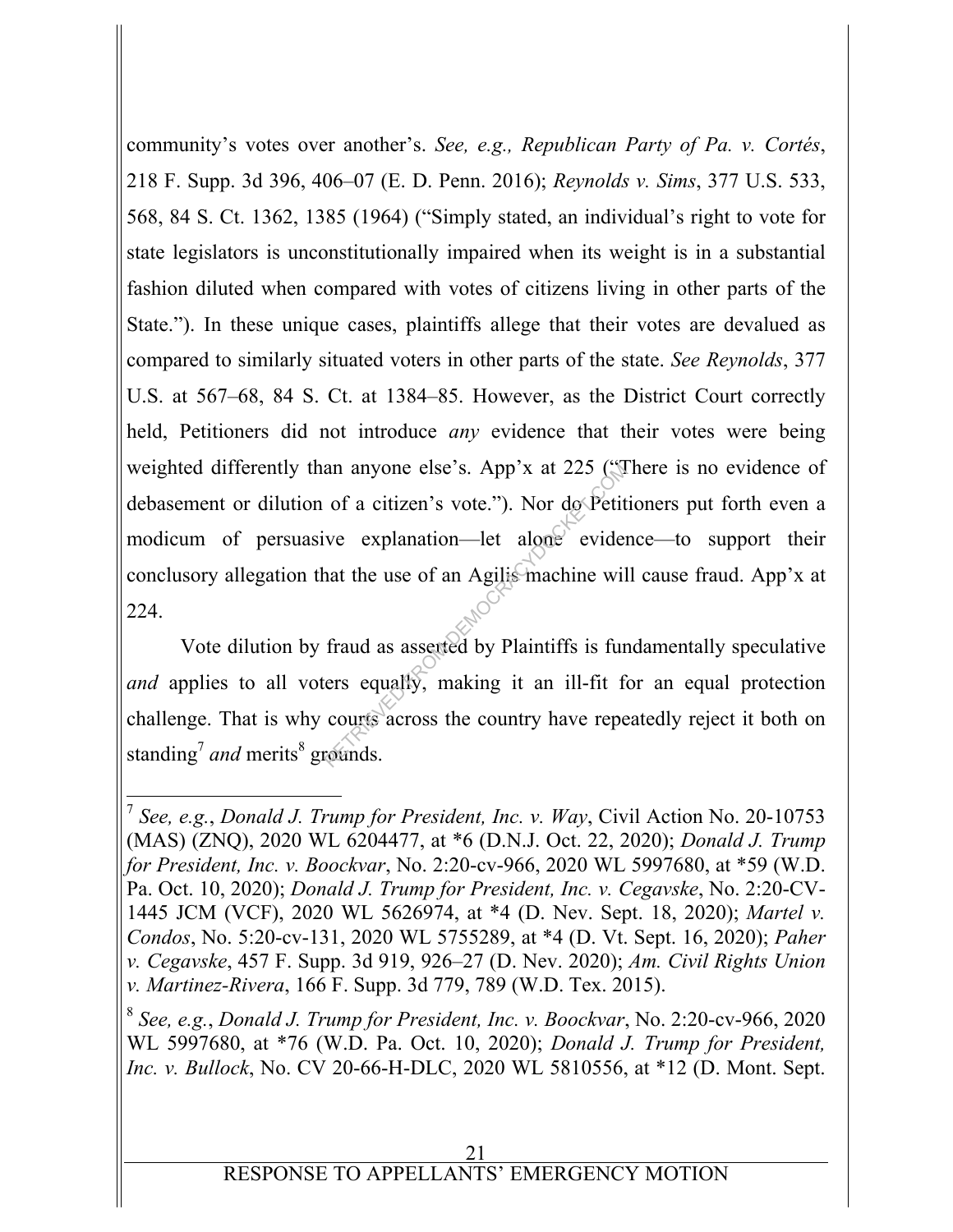Third, even if NRS 293.8871(1)—and Clark County's use of the Agilis machine pursuant to it—constitutes disparate treatment, the statute furthers a legitimate government purpose and therefore passes constitutional muster. "[U]nless a classification warrants some form of heightened review because it jeopardizes exercise of a fundamental right or categorizes on the basis of an inherently suspect characteristic, the Equal Protection Clause requires only that the classification rationally further a legitimate state interest." *Nordlinger v. Hahn*, 505 U.S. 1, 10, 112 S.Ct. 2326, 2331 (1992). "County of residence is not a suspect classification warranting heightened scrutiny." *Short v. Brown*, 893 F.3d 671, 679 (9th Cir. 2018). And since Petitioners did not put on evidence that the Agilis machine is causing Clark County to reject ballots at a higher rate than they would absent its use, they have not proven that the practice threatens the right to vote, and rational basis review therefore applies. *See id.*

 Nevada is made up of 16 counties and one independent city that vary dramatically by population, size, and geographic attributes. Nevada, like many of the states in this country, has acknowledged these differences by adopting a decentralized system of election administration that empowers county clerks to make decisions about what their county needs. NRS 293.8871(1) is part of this decentralized system: the statute facilitates "incremental election-system experimentation" and acknowledges the differing demands on county election officials in Clark County—1,402,235 registered voters—and Esmerelda County— 607 registered voters. *Id*. These interests alone justify the purported differential treatment. since Petitioners did not put on ex-<br>rk County to reject ballots at a high<br>e not proven that the practice threate<br>erefore applies. See  $id_{\mathbb{R}}$ <br>i up of 16 counties and one inde<br>tion, size, and geographic attributes<br>ntry

30, 2020); *Republican Party of Pa. v. Cortés*, 218 F. Supp. 3d 396, 406–07 (E.D. Pa. 2016); *see also Minn. Voters All. v. Ritchie*, 720 F.3d 1029, 1031–32 (8th Cir. 2013).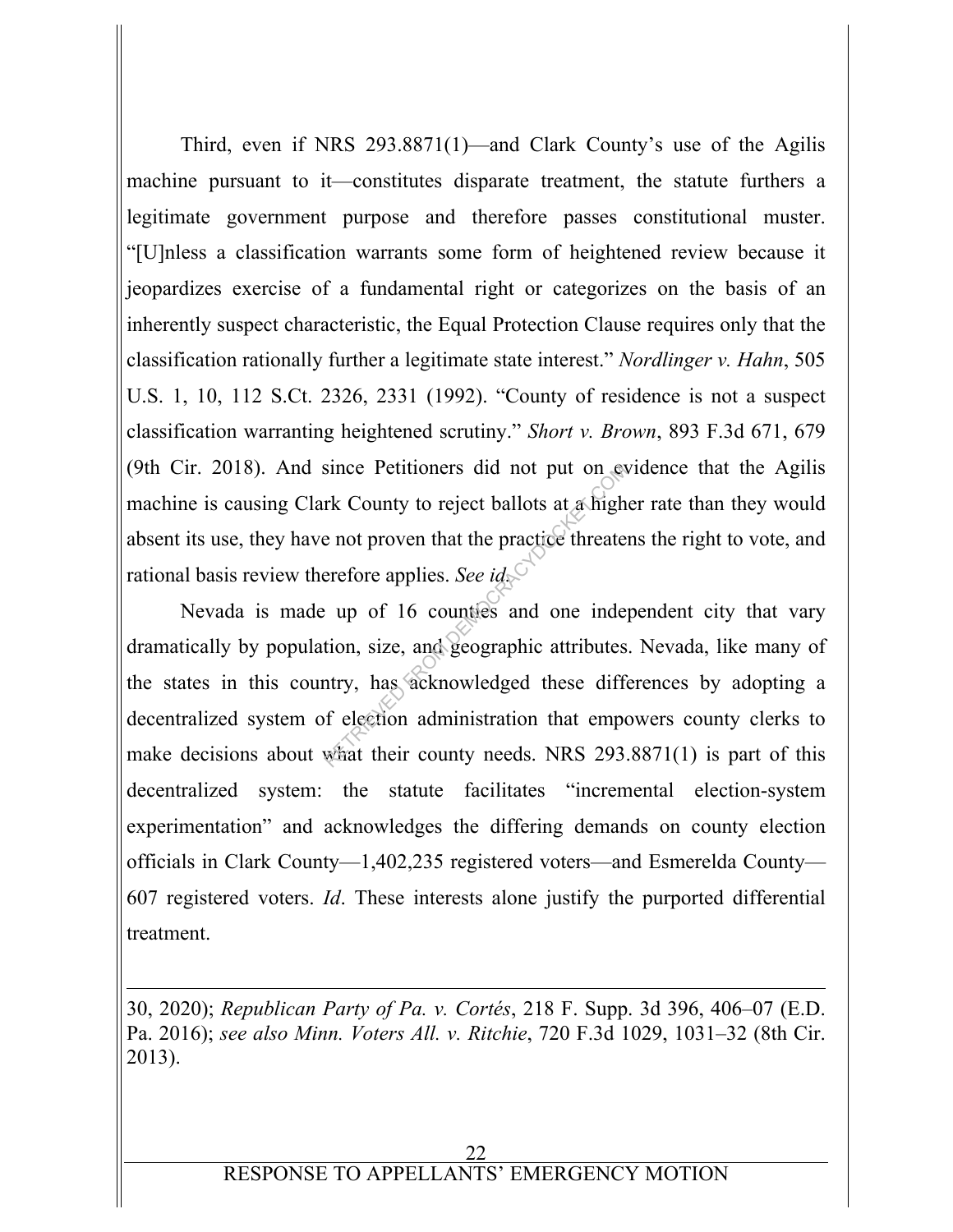This is especially true in the context of the current election: a general election that has seen historic levels of voter participation across the country taking place primarily by mail. App'x at 214–25. Clark is faced with the monumental task of meeting this demand. As Registrar Gloria testified, the Agilis machine is a critical component of doing so. Registrar Gloria testified that Petitioners' request that they cease using the Agilis for signature matching purposes would likely cause the County to miss the canvass deadline because of the influx of ballots. "[R]ational-basis review in equal protection analysis 'is not a license for courts to judge the wisdom, fairness, or logic of legislative choices.'" *Heller v. Doe ex rel. Doe*, 509 U.S. 312, 319, 113 S. Ct. 2637, 2642 (1993) (quoting *FCC v. Beach Commc'ns, Inc., 508 U.S. 307, 314, 113 S. Ct. 2096, 2101 (1993)).*<sup>9</sup>

 Ultimately, equal protection does not demand the imposition of "mechanical compartments of law all exactly alike." *Jackman v. Rosenbaum Co.*, 260 U.S. 22, 31, 43 S. Ct. 9, 9 (1922). "[F]ew (if any) electoral systems could survive constitutional scrutiny if the use of different voting mechanisms by counties offended the Equal Protection Clause." *Donald J. Trump for President, Inc. v. Boockvar*, No. 2:20-cv-966, 2020 WL 5997680, at \*45 (W.D. Pa. Oct. 10, 2020) (quoting *Donald J. Trump for President, Inc. v. Bullock*, No. CV 20-66-H-DLC, 2020 WL 5810556, at \*14 (D. Mont. Sept. 30, 2020)). The Court found that 9, 113 S. Ct. 2637, 2642 (1993) (<br>S. 307, 314, 113 S. Ct. 2096, 2101 (<br>protection does not demand the implement and the implement of the matrix of the matrix  $Jackman$  v. Rosent<br>1922). "[F]ew (it any) electoral<br>if the use of

-

<sup>9</sup> *Bush v. Gore*, 531 U.S. 98 (2000) (per curiam) does not save Petitioners' claims. In *Bush*, the U.S. Supreme Court considered "whether the use of standardless manual recounts" by some, but not all, Florida counties in the aftermath of the 2000 presidential election violated the Equal Protection Clause of the U.S. Constitution. *Id.* at 103. The Court specifically clarified that it was *not* deciding "whether local entities, in the exercise of their expertise, may develop different systems for implementing elections." *Id.* at 109. Instead, it was addressing a situation where the counting of ballots lacked even "minimal procedural safeguards." *Id.* Here, the continuing requirement that all ballots be subject to manual review before they are rejected provides that safeguard.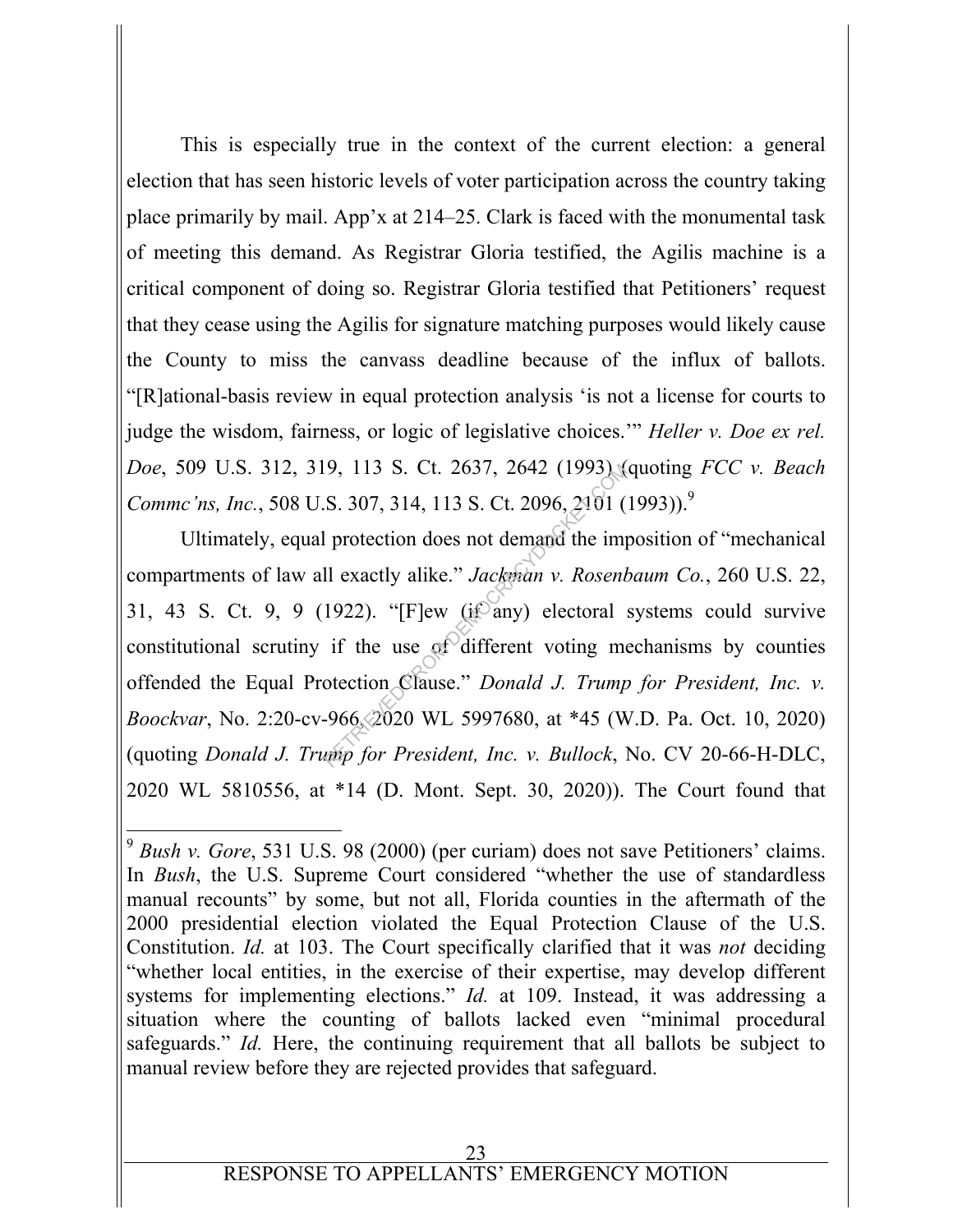Registrar Gloria decided to purchase Agilis "because of the pandemic and the need to more efficiently process ballot signatures." App'x at 216. Clark County, the most populous county in Nevada, has an interest in processing ballots in a different manner than other counties to ensure it is able to process the larger amount of ballots it will receive. *See Paher v. Cegavske*, No. 3:20-cv-00243-MMD-WGC, 2020 WL 2748301, at \*9 (D. Nev. May 27, 2020) ("[I]t cannot be contested that Clark County, which contains most of Nevada's population—and likewise voters (69% of all registered voters)—is differently situated than other counties.").

# **II. Equitable considerations require a denial of a stay pending appeal.**

 In their motion, Petitioners incorrectly assert that Respondents "will suffer no harm from a brief stay." Mot. 8. This could not be further from the truth. Clark County must process almost *70 percent* of the deluge of mail ballots received statewide during this election cycle, and  $\mathbf{d}$  must do so prior to the state's canvassing deadline of November 15. Petitioners are asking Clark County to dramatically alter its carefully designed protocols on Election Day, more than two weeks after it first began processing ballots. In his opinion below, Judge Wilson found that "if Clark County is not allowed to continue using Agilis the county will not meet the canvasse deadline." App'x at 216. This will have enormous downstream effects for the County, the State, and all Nevada voters. Petitioners incorrectly assert that  $R$ <br>ay." Mot. 8. This could not be furth<br>almost 70 percent of the deluge of<br>election cycle, and  $R$  must do s<br>f November 15. Petitioners are as<br>are fully designed protocols on Election<br>

 As described above, Petitioners also sat on their claims for far too long to raise them on the very last day of voting. The reporting requirement they allege to be the cornerstone of their appeal—NRS 293B.354—was enacted in April of this year, nearly seven months ago. Likewise, Petitioners in this case have known about Clark County's use of the Agilis machine since just after the June primary. *See supra*, I.C.1. The relief Petitioners request would have been improperly provided by judicial decree *months ago*, let alone on Election Day. *See supra*, I.A.

Finally, it should not be lost on this Court that these Republican Petitioners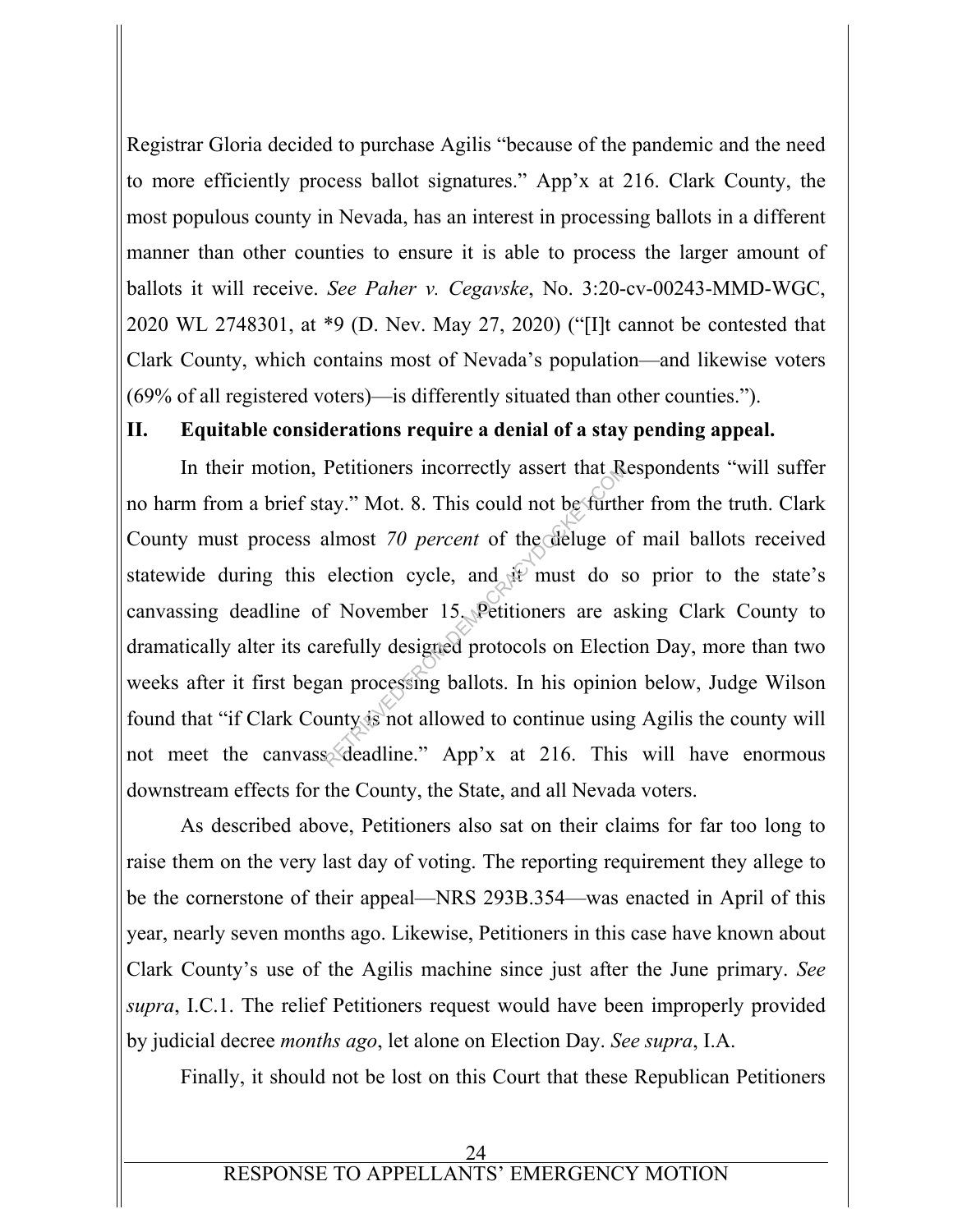ask for emergency relief for just one of Nevada's 17 counties, the state's largest Democratic stronghold. There is no reason to upset ballots processing at this late hour anywhere in the state, but to do so under such politically suspect motives makes the request relief all the more unwarranted.

## **CONCLUSION**

 The District Court denied Petitioners' requests for relief. Twice. There is no order from Judge Wilson to stay. Petitioners' motion for a stay pending appeal is procedurally improper and substantively meritless, and should therefore be denied.

DATED this 3rd day of November, 2020

## **WOLF, RIFKIN, SHAPIRO, SCHULMAN & RABKIN, LLP**

By: */s/ Bradley S. Schrager* 

 BRADLEY S. SCHRAGER, ESQ., SBN 10217 DANIEL BRAVO, ESQ., SBN 13078 3556 E. Russell Road, Second Floor Las Vegas, Nevada 89120 rd day of November, 2020<br>
WOLF, RIFKIN, SHAPIRO,<br>
CHULMAN & RABKIN, LLS<br>
Sy: Schrager<br>
BRADLEY S. SCHRAGER,<br>
DANIEL BRAVO, ESQ., SB.<br>
3556 E. Russell Road, Secon<br>
Las Végas, Nevada 89120<br>
SOHN M. DEVANEY (D.C. )<br>
PERKINS C

JOHN M. DEVANEY (D.C. Bar No. 375465)\* **PERKINS COIE LLP**  700 Thirteenth Street NW, Suite 800 Washington, D.C. 20005-3960

\**Admitted pro hac vice* 

*Attorneys for Respondents the Nevada Democratic Party and Democratic National Committee*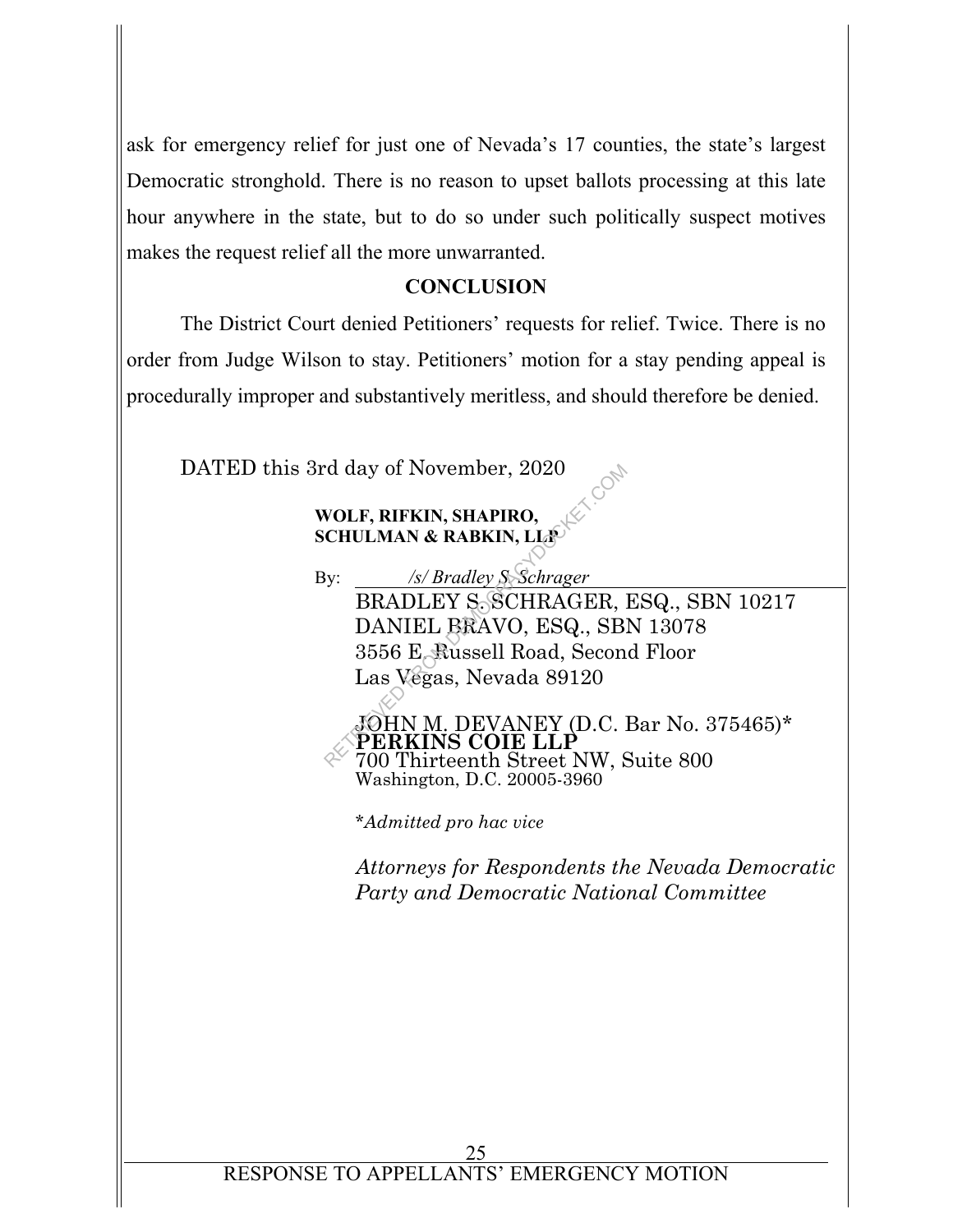## **CERTIFICATE OF SERVICE**

I hereby certify that on this 3rd day of November, 2020, a true and correct copy of **INTERVENOR-RESPONDENTS' ANSWER TO EMERGENCY PETITION FOR WRIT OF MANDAMUS, OR IN THE ALTERATIVE, WRIT OF PROHIBITION**, has been served on all parties in this matter.

By: */s/ Dannielle Fresquez* Dannielle Fresquez, an Employee of WOLF, RIFKIN, SHAPIRO, SCHULMAN & RABKIN, LLP AN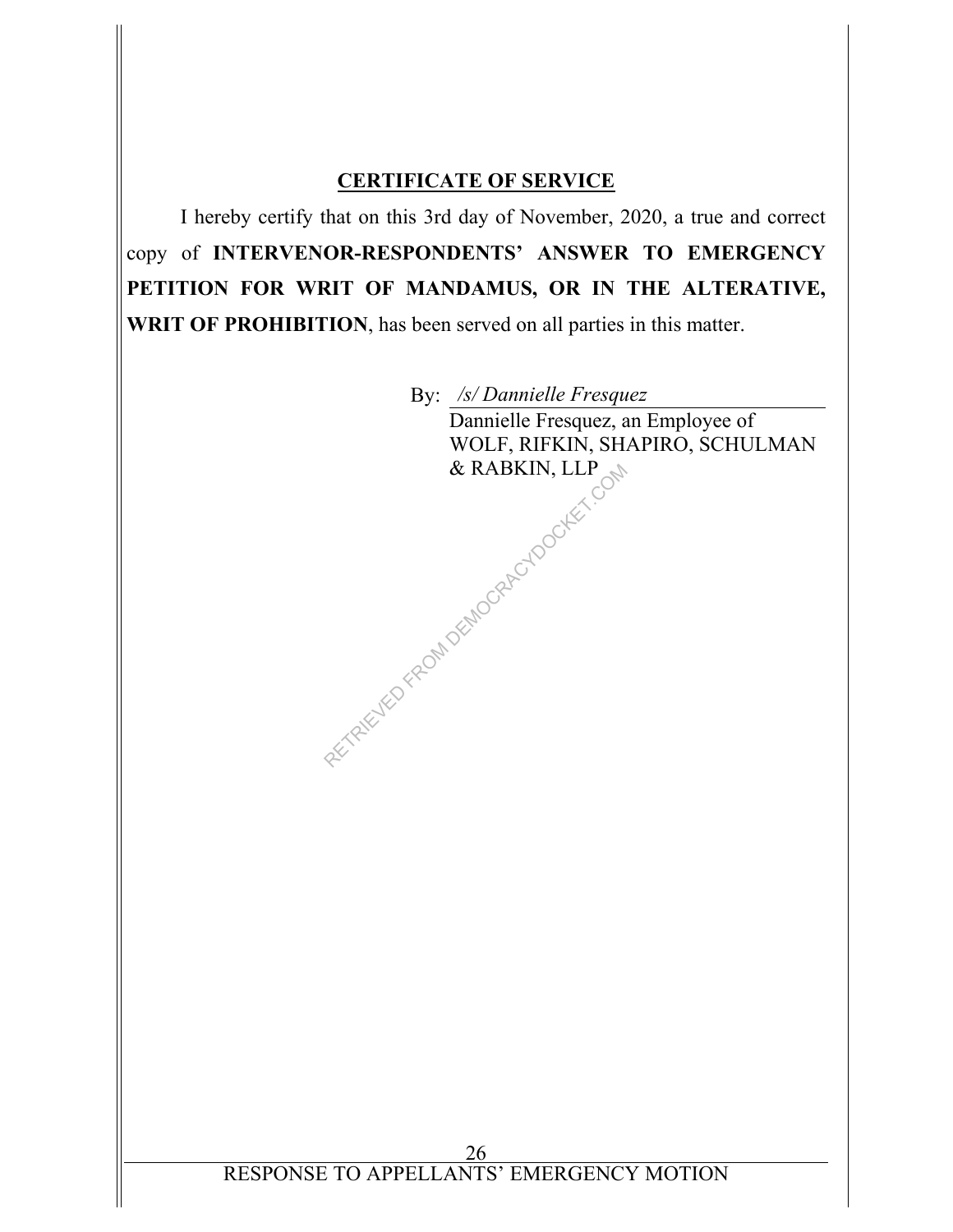#### **CERTIFICATE OF COMPLIANCE**

1. I certify that this Response complies with the formatting requirements of N.R.A.P. 32(a)(4), the typeface requirements of N.R.A.P. 32(a)(5) and the type style requirements of N.R.A.P. 32(a)(6) because it has been prepared in a proportionally-spaced typeface, size 14, Times New Roman.

2. I further certify that this Response complies with the type-volume limitations of N.R.A.P.  $32(a)(7)$  because, excluding the parts of the Petition exempted by N.R.A.P.  $32(a)(7)(C)$ , it contains 7,865 words.

3. Finally, I hereby certify that I have read this Response, and to the best of my knowledge, information and belief, it is not frivolous or interposed for any improper purpose. I further certify that this Response complies with all applicable Nevada Rules of Appellate Procedure, in particular N.R.A.P. 28(e)(1), which requires every assertion in the Response regarding matters in the record to be supported by a reference to the page and volume number, if any, of the transcript or appendix where the matter relied on is to be found. I understand that I may be subject to sanctions in the event that the accompanying Response is not in conformity with the requirements of the Nevada Rules of Appellate Procedure. information and belief, it is not frive.<br>I further certify that this Responses of Appellate Procedure, in particussertion in the Response regarding n<br>erence to the page and volume n<br>where the matter relied on is to be four

DATED this 3rd day of November, 2020

#### **WOLF, RIFKIN, SHAPIRO, SCHULMAN & RABKIN, LLP**

 By: */s/ Bradley S. Schrager*  BRADLEY S. SCHRAGER, ESQ., SBN 10217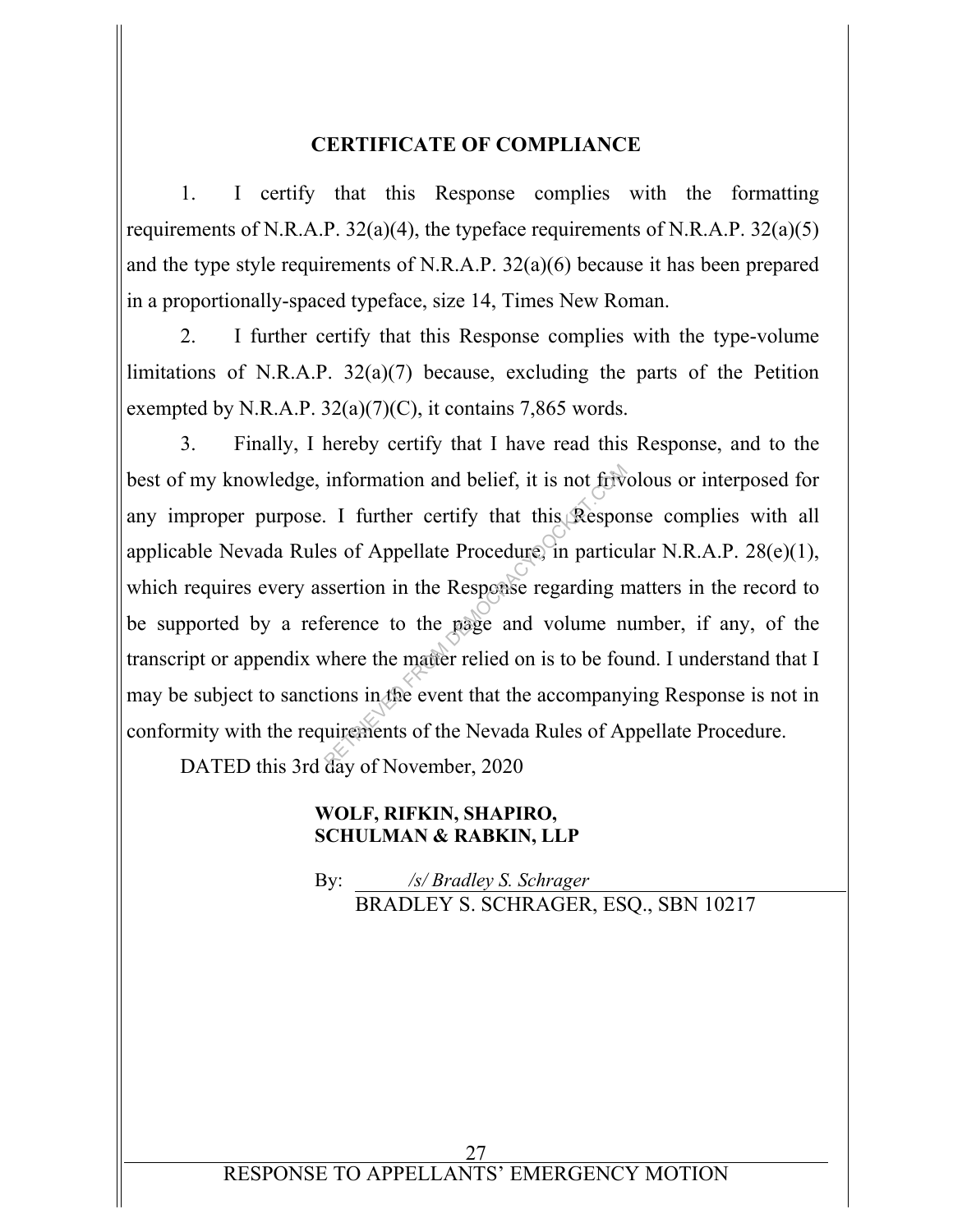DANIEL BRAVO, ESQ., SBN 13078 3556 E. Russell Road, Second Floor Las Vegas, Nevada 89120

JOHN M. DEVANEY (D.C. Bar No. 375465)\* **PERKINS COIE LLP**  700 Thirteenth Street NW, Suite 800 Washington, D.C. 20005-3960

\**Admitted pro hac vice* 

RETRIEVED FROM DEMOCRACYDOCKET.COM

*Attorneys for Respondents the Nevada Democratic Party and Democratic National Committee*

28 RESPONSE TO APPELLANTS' EMERGENCY MOTION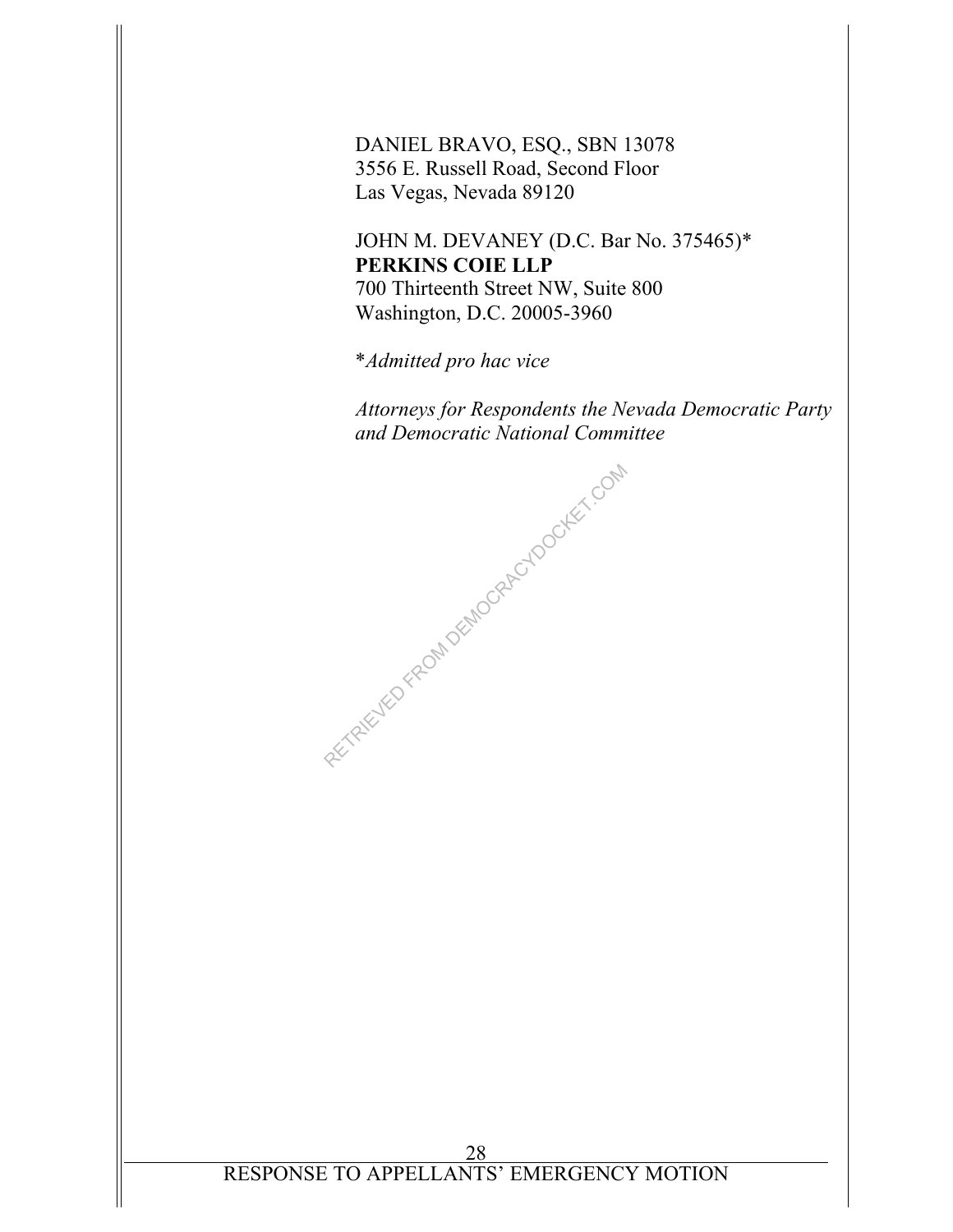## **N.R.A.P. 26.1 DISCLOSURE**

 Pursuant to N.R.A.P. 26.1, the undersigned counsel of record certifies that there are no persons or entities as described in N.R.A.P. 26.1(a) that must be disclosed.

DATED this 3rd day of November, 2020

#### **WOLF, RIFKIN, SHAPIRO, SCHULMAN & RABKIN, LLP**

 By: */s/ Bradley S. Schrager*  BRADLEY S. SCHRAGER, ESQ., SBN 10217 DANIEL BRAVO, ESQ., SBN 13078 3556 E. Russell Road, Second Floor Las Vegas, Nevada 89120 DANLE BRAVO, ESQ., SBN<br>3556 E. Russell Road, Second Fl<br>Las Vegas, Nevada 89120<br>JOHN M. DEVANEY (D.C. Bar<br>**PERKINS COIE LLP**<br>700 Thirteenth Street NW, Suite<br>Washington D.C. 20005-3960<br>\*Admitted pro hac vice<br>Attorneys for Re

# JOHN M. DEVANEY (D.C. Bar No. 375465)\* **PERKINS COIE LLP**

700 Thirteenth Street NW, Suite 800 Washington, D.C. 20005-3960

\**Admitted pro hac vice* 

*Attorneys for Respondents the Nevada Democratic Party and Democratic National Committee*